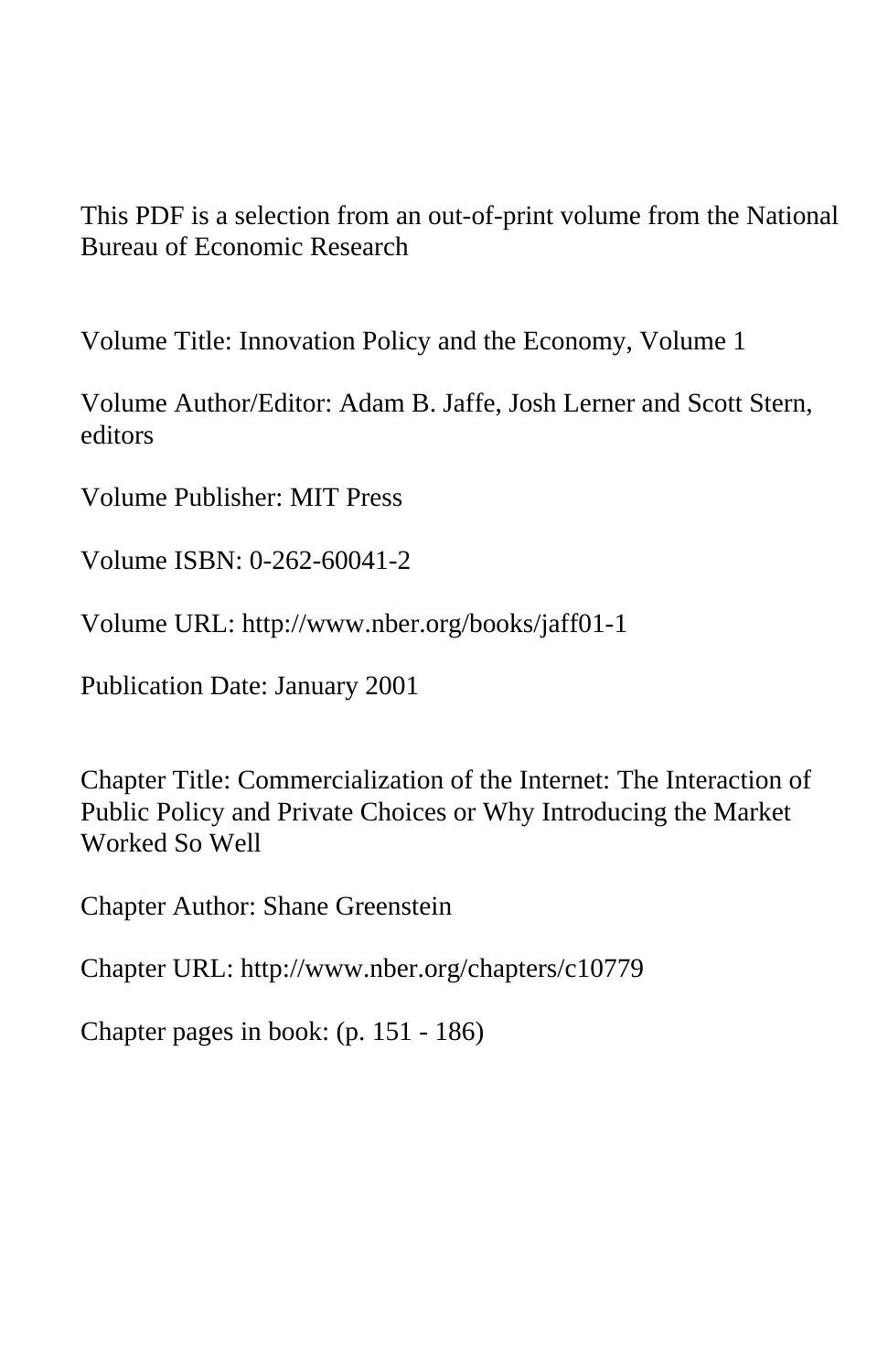# Commercialization of the Internet: The Interaction of Public Policy and Private Choices or Why Introducing the Market Worked So Well

Shane Greenstein, Kellogg Graduate School of Management, Northwestern University and NBER

#### Executive Summary

Why did commercialization of the Internet go so well? This paper examines events in the Internet access market as a window on this broad question. The study emphasizes four themes. First, commercializing Internet access did not give rise to many of the anticipated technical and operational challenges. Entrepreneurs quickly learned that the Internet access business was commercially feasible. Second, Internet access was malleable as a technology and as an eco-<br>nomic unit. Third, privatization fostered attempts to adapt the technology in new uses, new locations, new market settings, new applications and in conjunction with other lines of business. These went beyond what anyone would have forecast by examining the uses for the technology prior to 1992. Fourth, and not trivially, the NSF was lucky in one specific sense. The Internet access industry commercialized at a propitious moment, at the same time as the growth of an enormous new technological opportunity the World Wide Web. As it turned out, the web thrived under market oriented, decentralized, and independent decision making. The paper draws lessons for policies governing the commercialization of other government managed technologies and for the Internet access market moving forward.

#### I. Motivation

The "commercialization of the Internet" is shorthand for three nearly simultaneous events: the removal of restrictions by the National Science Foundation (NSF) over use of the Internet for commercial purposes, the browser wars initiated by the founding of Netscape, and the rapid entry of tens of thousands of firms into commercial ventures using technologies which employ the suite of TCP/IP standards. These events culminated years of work at NSF to transfer the Internet into commercial hands from its exclusive use for research activity in government funded laboratories and universities.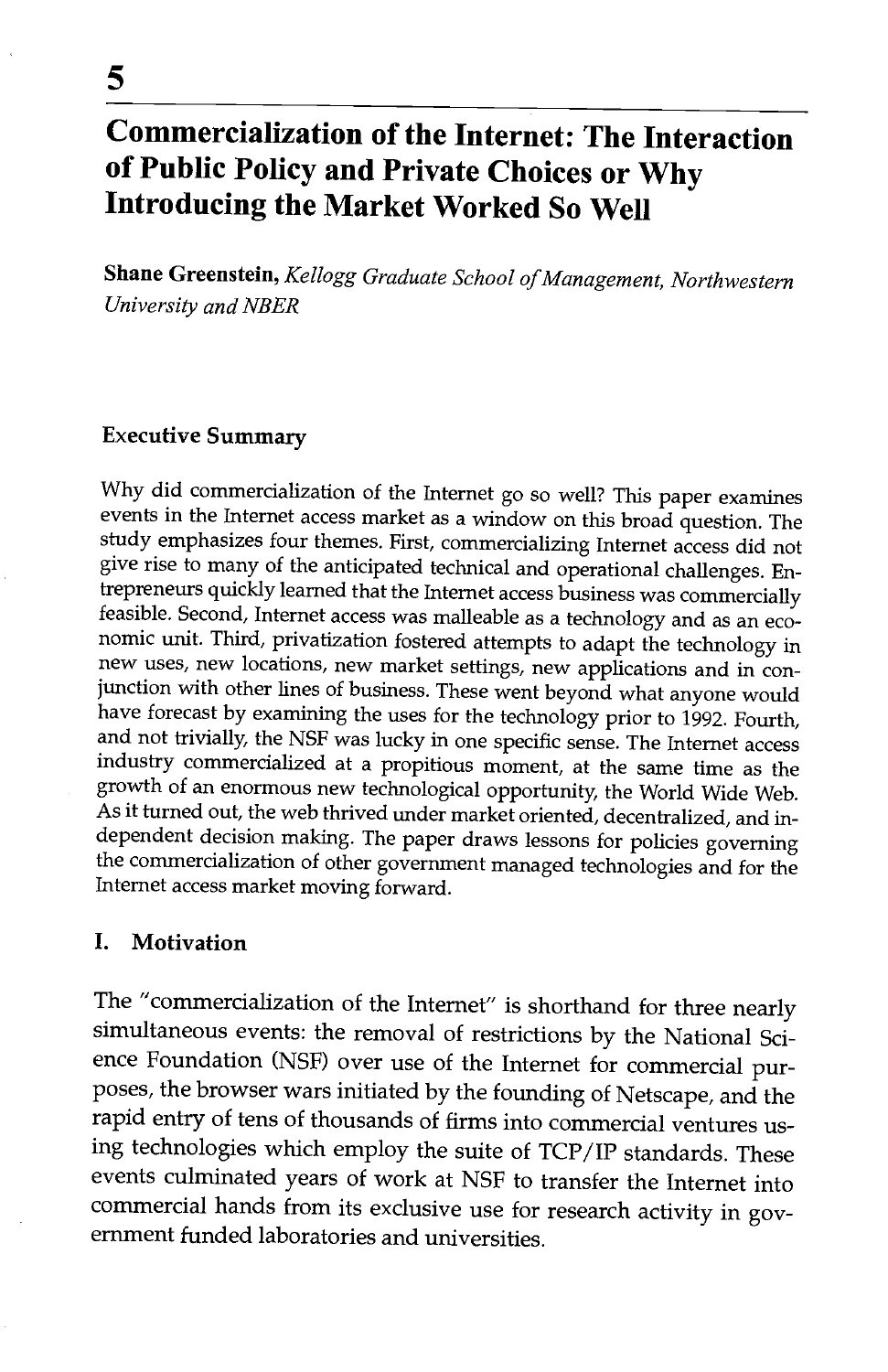Sufficient time has passed to begin to evaluate how the market performed after commercialization. Such an evaluation is worth doing. Actual events have surpassed the forecasts of the most optimistic managers at NSF. Was this due to mere good fortune or something systematic whose lessons illuminate the market today? Other government managed technologies usually face vexing technical and commercial challenges that prevent the technology from diffusing quickly, if at all. Can we draw lessons from this episode for the commercialization of other government managed technologies?

In that spirit, this paper examines the Internet accessmarket and one set of actors, Internet Service Providers (ISPs). ISPs provide Internet access for most of the households and business users in the country (NTIA 1999), usually for a fee or, more recently, in exchange for advertising. Depending on the user facilities, whether it is a business or a personal residence, access can involve dial-up to a local number or 1-800 number at different speeds, or direct access to the user's server employing one of several high speed access technologies. The largest ISP in the United States today is America-On-Line, to which approximately half the households in the U.S. subscribe. There also are many national ISPs with recognizable names, such as AT&T Worldnet, MCI WorldCom/UUNet, Mindspring/Earthlink, and PSINet, as well as thousands of smaller regional ISPs.

The Internet access market is a good case to examine. Facilities for similar activity existed prior to commercialization, but there was reason to expect a problematic migration into commercial use. This activity appeared to possess idiosyncratic technical features and uneconomic operational procedures which made it unsuitable in other settings. The Internet's exclusive use by academics and researchers fostered cautious predictions that unanticipated problems would abound and commercial demand might not materialize

In sharp contrast to cautious expectations, however, the ISP market displayed three extraordinary features. For one, this market grew rapidly, attracting thousands of entrants and many users, quickly achieving mass-market status. Second, firms offering this service became nearly geographically pervasive, a diffusion pattern rarely found in new infrastructure markets. And third, firms did not settle on a standard menu of services to offer, indicative of new commercial opportunities and also a lack of consensus about the optimal business model for this opportunity. Aside from defying expectations, all three traits-rapid growth, geographic pervasiveness, and the absence of settlement-do not inherently go together in most markets. The presence of restructur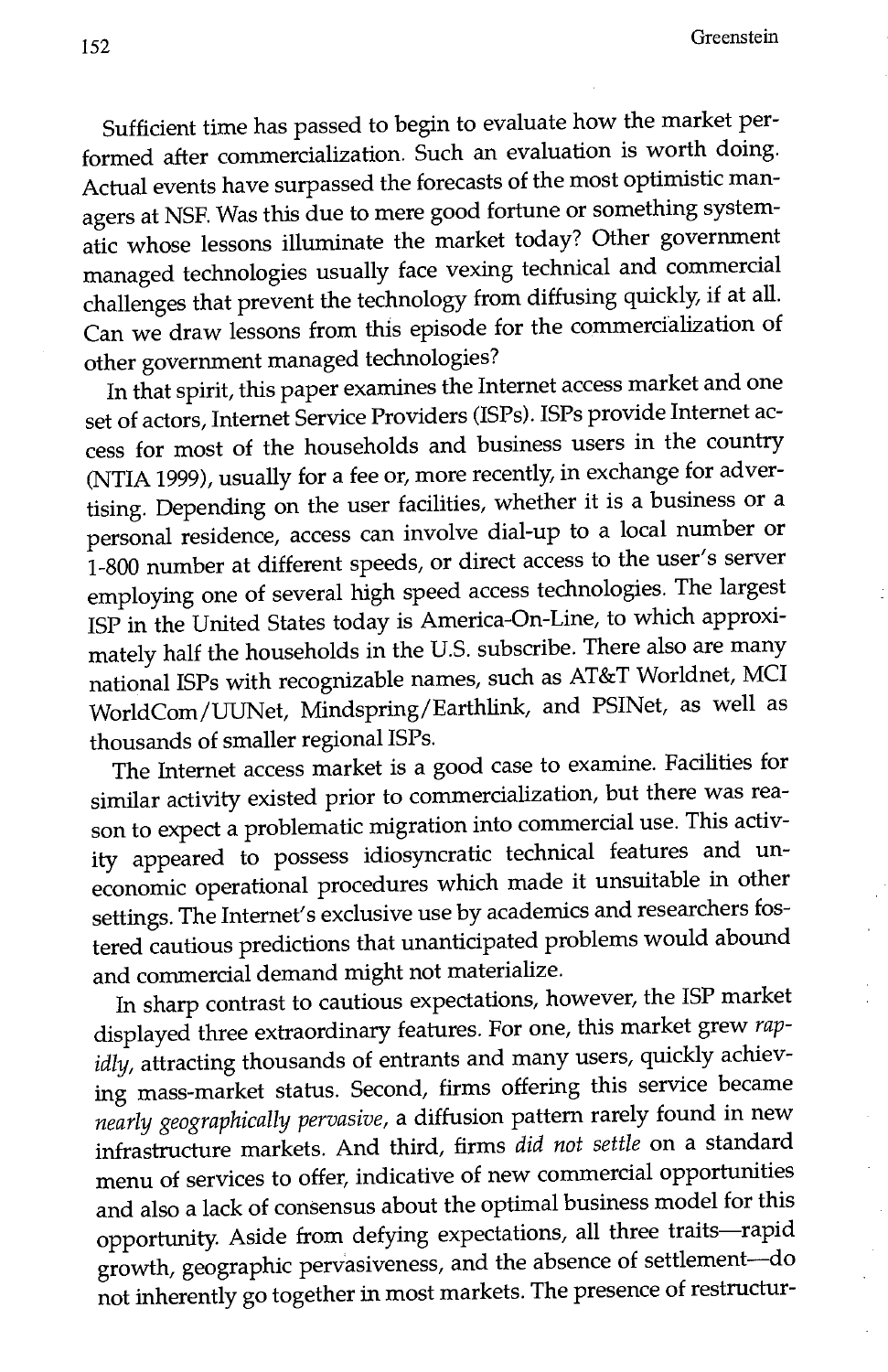ing should have interfered with rapid growth and geographic expansion. So explaining this market experience is also interesting in its own right.

What happened to make commercialization go so well? This paper's examination reveals four themes. First, commercialization did not give rise to many of the anticipated technical and operational challenges. Entrepreneurs quickly learned that the Internet access business was commercially feasible. This happened for a variety of economic reasons. ISPs began offering commercial service after making only incremental changes to familiar operating procedures borrowed from the academic setting. It was technically easy to collect revenue at what used to be the gateway functions of academic modem pools. Moreover, the academic model of Internet access migrated into commercial operation without any additional new equipment suppliers.

Second, Internet access was malleable as a technology and as an economic unit. This is because the foundation for Internet interconnectivity, TCP/IP, is not a single invention, diffusing across time and space without changing form. Instead, it is embedded in equipment that uses a suite of communication technologies, protocols, and standards for networking between computers. This technology obtains economic value in combination with complementary invention, investment, and equipment. While commercialization did give rise to restructuring of Internet access to suit commercial users, the restructuring did not stand in the way of diffusion, nor interfere with the initial growth of demand.

Third, privatizing Internet access fostered customizing Internet access technology to a wide variety of locations, circumstances, and users. As it turned out, the predominant business model was feasible at small scale and, thus, at low levels of demand. This meant that the technology was commercially viable at low densities of population, whether or not it was part of a national branded service or a local geographically concentrated service. Thus, privatization transferred the operation of the technology to a new set of decision makers who had new ideas about what could be done with it. Since experimentation was not costly, this enabled attempts to adapt the technology in new uses, new locations, new market settings, new applications, and in conjunction with other lines of business. While many of these attempts failed, a large number of them also succeeded. These successes went well beyond what anyone would have forecast by examining the limited uses for the technology by noncommercial users prior to 1992.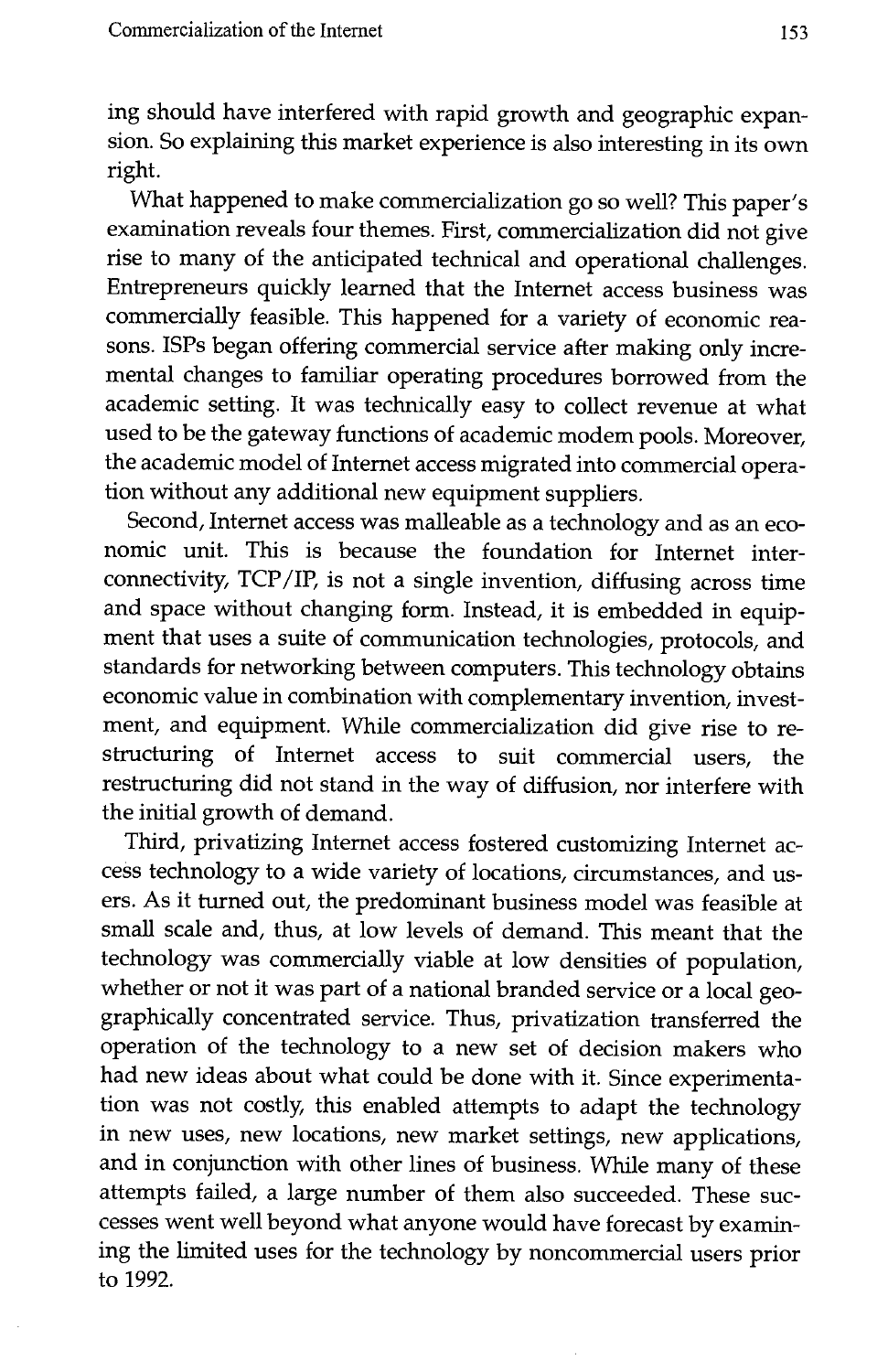Fourth, and not trivially, the NSF was lucky in a particular sense of the word. It enabled the commercialization of the Internet access industry at a propitious moment, at the same time as the growth of an enormous new technological opportunity, the World Wide Web. This invention motivated further experimentation to take advantage of the new opportunity, that, as it turned out, thrived under market oriented and decentralized decision making.

The paper first develops these themes. Then it describes recent experience. It ends by discussing how these themes continue to resonate today.

### II. Challenges During Technology Transfer: An Overview

Conventional approaches to technological development led most observers in 1992 to be cautious about the commercialization of the Internet. To understand how this prediction went awry, it is important to understand its foundations.

Many studies of the commercialization of technology emphasize the situated nature of technological development. Technologies do not simply spring out of the ether; instead, learning processes and adaptation behavior shape them. Users and suppliers routinely tailor technologies to short term needs, making decisions that reflect temporary price schedules or idiosyncratic preferences, resulting in technological outcomes that can only be understood in terms of these unique circumstances and origins.<sup>1</sup> Such themes resonate throughout studies of technologies which develop under government management.2

Seen through this light, the most problematic feature of the Internet was its long exclusive use by military, government, or academic users. Prior to 1992 it had developed into the operations found at an academic modem pool or research center. These were small scale operations, typically serving no more than several hundred users, involving a mix of frontier and routine hardware and software. A small operation required a server to monitor traffic and act as a gatekeeper, a router to direct traffic between the Internet and users at PCs within a local-area-network (LAN) or calling center, and a connection to the Internet backbone or data exchange point operated by the NSF. These were often run by a small staff, either students or information technology professionals.

Revenues were not regularly collected in these arrangements and budgetary constraints were not representative of what might arise with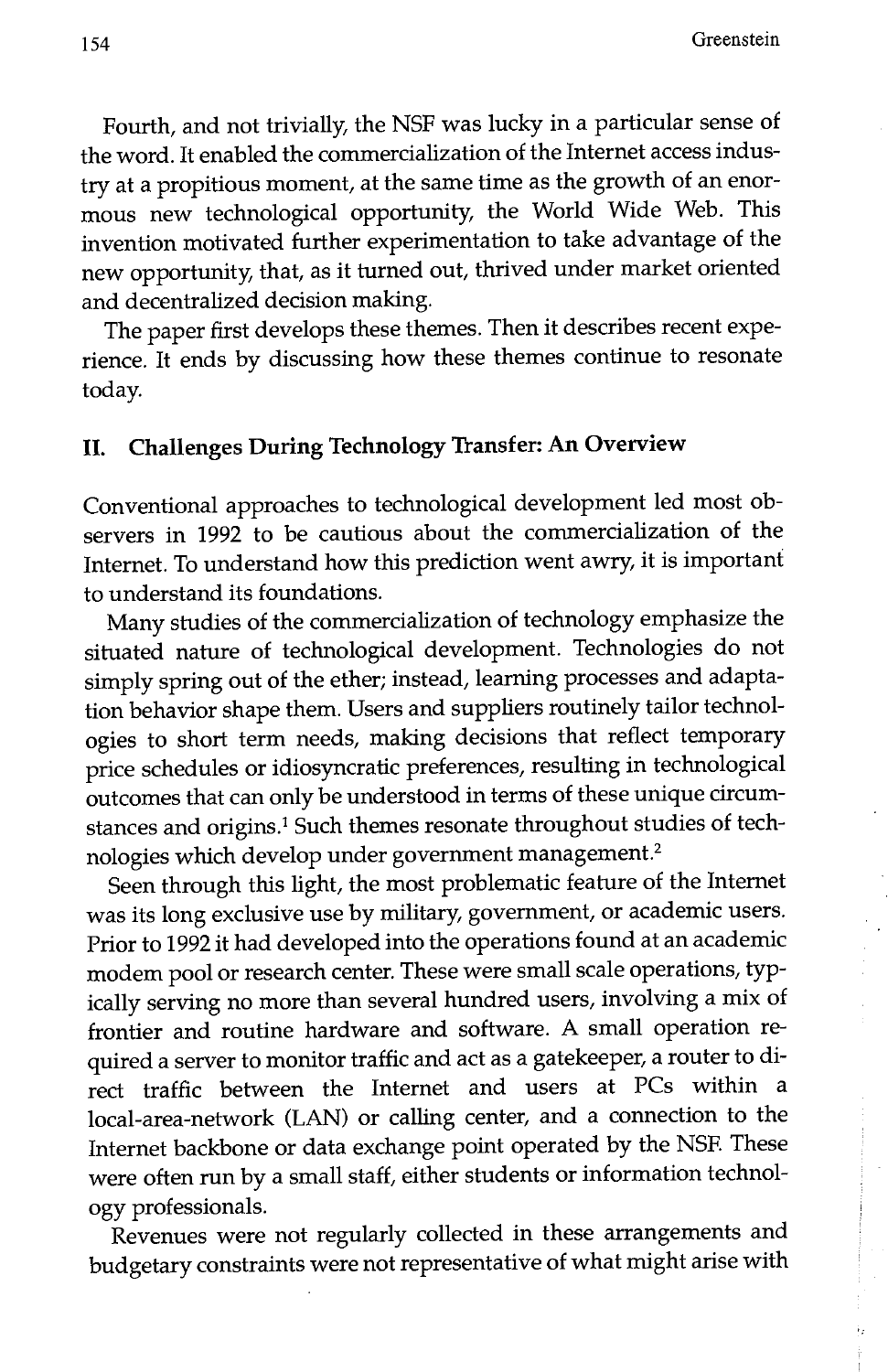commercial operations and competitive pressures. Many small colleges had opened their Internet connections with NSF subsidies. The organizational arrangement within research computing centers also was idiosyncratic, usually with only loose ties, if any, to the professionally run administrative computing centers of a university or research organization. The array of services matched the needs of academic or research computing, which had only a partial overlap with the needs of commercial users.

Any student of technology transfer would have confidently predicted that the transition into commercial markets would give rise to challenges. Standing in 1992 and looking forward, it was uncertain whether these challenges would take a long time to solve and whether commercial users' needs would be difficult to address. In general, conventional analysis anticipates one of three challenges: technical, commercial, and structural challenges.

Technical challenges often arise during commercialization. Governsult in technology with many features mismatched to commercial needs. Products possessed features for which vendors or users have no need. Alternatively, commercial vendors and users do need other features. Thus, as a technical or engineering matter, a technology which is mature for exclusive noncommercial uses-such as a military application-may appear primitive in civilian use. It may require complementary inventions to become commercially viable. If these requirements are considerable, then commercialization may occur slowly.

For example, military users frequently require electronic components to meet specifications that suit the component to battle conditions. Extensive technical progress is needed to tailor a product design to meet these requirements. Yet, and this is difficult to anticipate prior to commercialization, an additional amount of invention is often needed to bring its manufacturing to a price/point with features that meet more cost-conscious or less technically stringent commercial requirements.

Commercial challenges arise when commercial markets require substantial adaptation of operation and business processes in order to put technologies into use. In other words, government users or users in a research environment often tolerate operational processes that do not translate profitably to commercial environments. After a technology transfers out of government sponsorship, it may not be clear how to balance costs and revenues for technologies that had developed under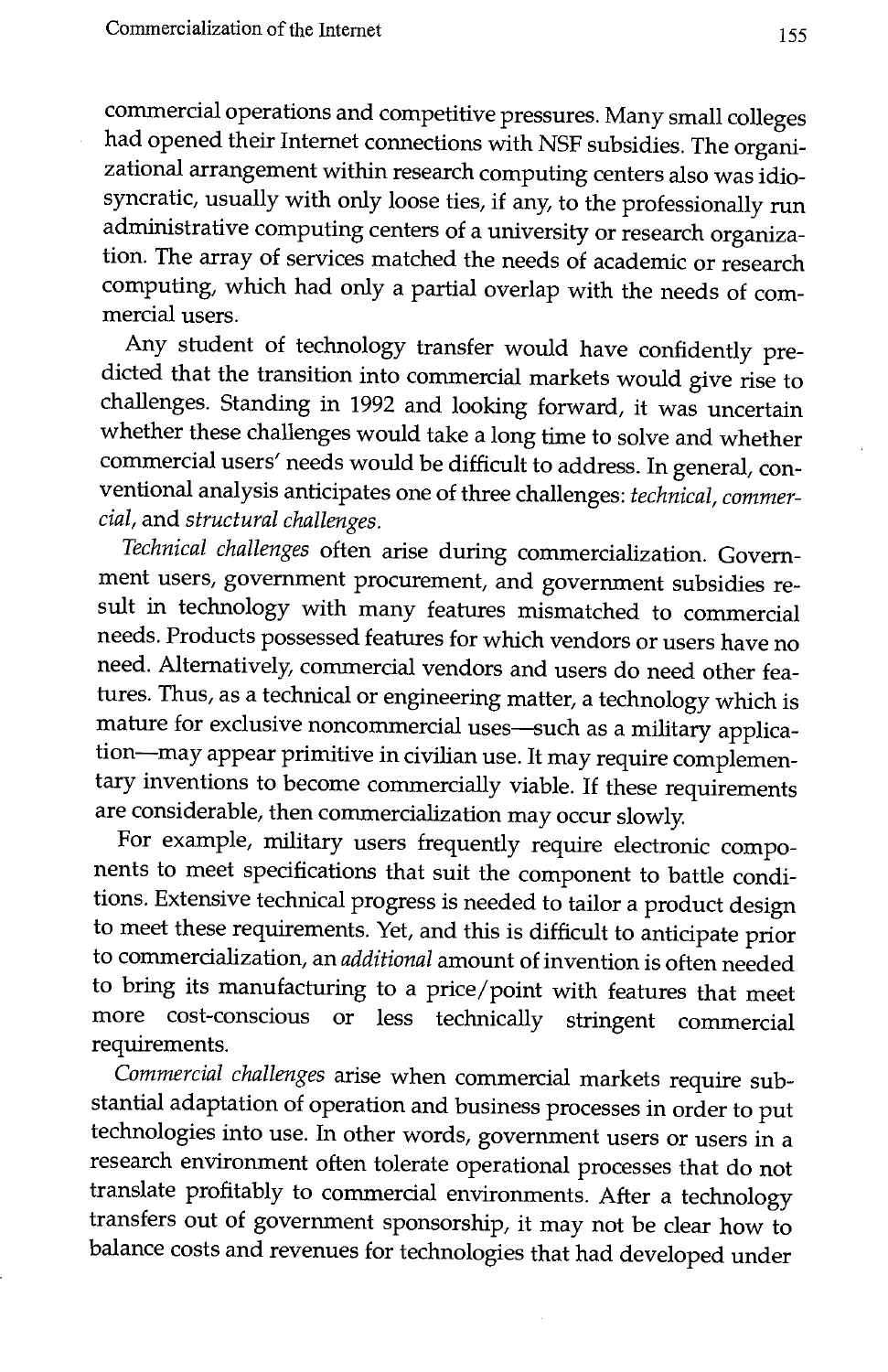Greenstein <sup>156</sup>

settings with substantial subsidies underwriting losses, and research goals justifying expenditures. Hence, many government managed technologies require considerable experimentation with business models before they begin to grow, if they grow at all.

For example, the supersonic transport actually met its engineering targets, but still failed to satisfy basic operational economics in most settings. Being technically sleek was insufficient to attract enough interest to generate the revenue to cover operating costs on any but a small set of routes. No amount of operational innovations and marketing campaigns were able to overcome these commercial problems.

New technologies are also vulnerable to structural challenges that impede pathways to commercialization. Commercial and structural challenges are not necessarily distinct, though the latter are typically more complex. Structural challenges are those that require change to the bundle of services offered, change to the boundary of the firms offering or using the new technology, or dramatic change to the operational structure of the service organization. These challenges arise because technologies developed under government auspices may presume implementation at a particular scale or with a set of technical standards, but require a different set of organizational arrangements to support commercial applications.

For example, while many organizations provided the technical advances necessary for scientific computing in academic settings during the 1950s, very few of these same firms migrated into supporting large customer bases among business users. As it turned out, the required changes were too dramatic for many companies tomake. The structure of the support and sales organization were very different, and so too were the product designs. Of course, the few who successfully made the transition to commercial users, such as IBM, did quite well, but doing so required overcoming considerable obstacles.

In summary, conventional analysis forecasts that migrating Internet access into commercial use would engender technical, commercial, and structural challenges. Why did the migration proceed so different from what was expected?

## III. The Absence of Challenge in the Internet Access Industry

An ISP is a commercial firm that provides access, maintains it for a fee, and develops related applications as users require. While sometimes this is all they do, with business users they often do much more. Sometimes ISPs do simple things such as filtering. Sometimes it involves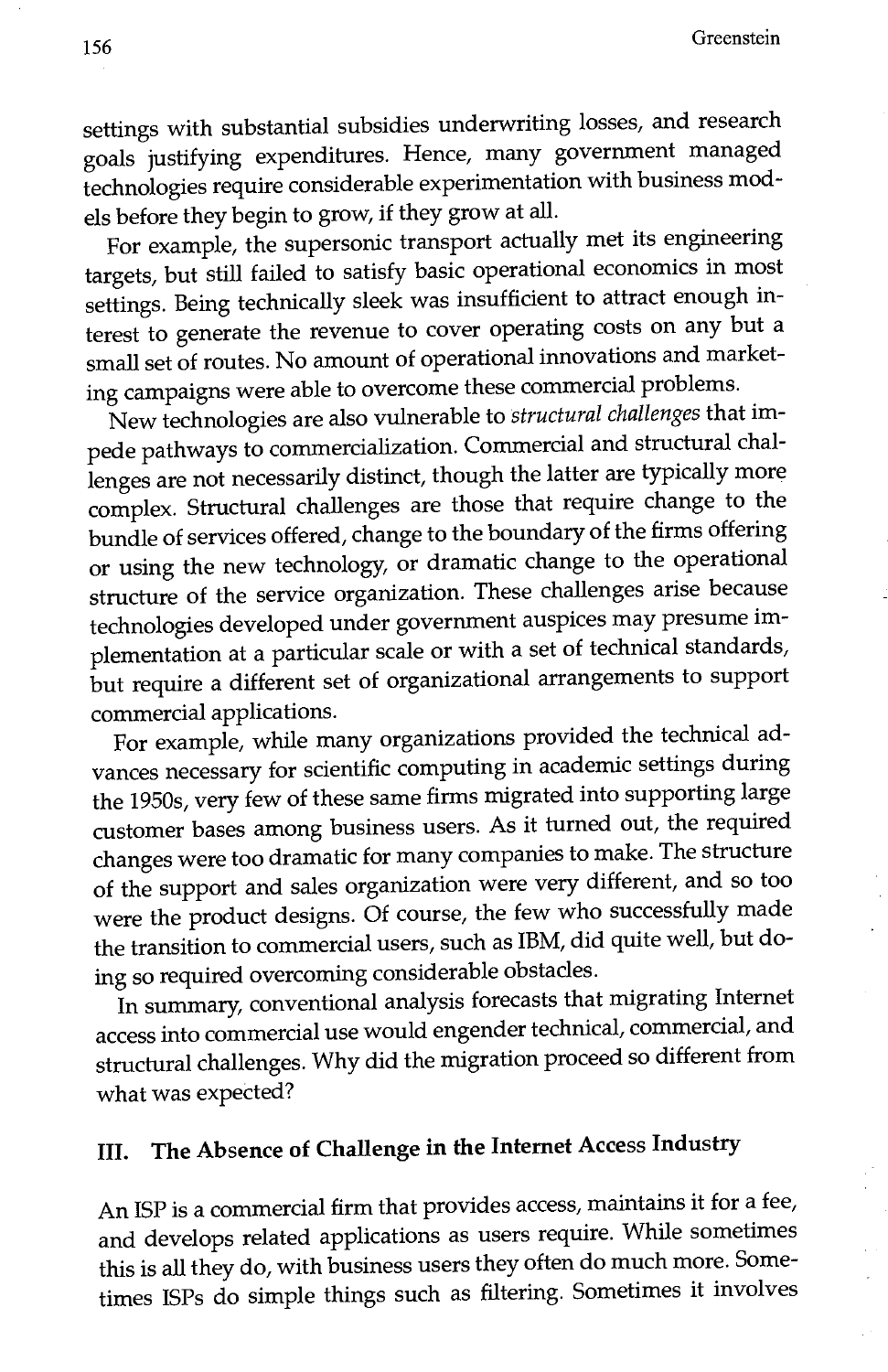managing and designing e-mail accounts, databases, and web pages. Some ISPs label this activity consulting and charge for it separately; others do not consider it distinct from the normal operation of the Internet access services.

On the surface the record of achievement for ISPs is quite remarkable. Most recent surveys show that no more than 10% of U.S. households get their Internet access from university sponsored Internet access providers, the predominant provider of such access prior to commercialization. Today almost all users go to a commercial provider (Clemente 1998, Nie and Ebring 2000). As of 1997, this ISP industry was somewhere between a three and five billion dollar industry (Maloff 1997), and it is projected to be much larger in a few years.

By the end of the century the ISP market had obtained a remarkable structure. One firm, America On-Line, provided access to close to half the households in the U.S. market, while several score of other ISPs provided access to millions of households and businesses on a nationwide basis. Thousands of ISPs also provided access for limited geographic areas, such as one city or region. Such small ISPs accounted for roughly a quarter of household use and another fraction of business use.

### Technical Challenges Did Not Get in the Way

The Internet access market did suffer from some technical challenges, but not enough to prevent rapid diffusion. Commercialization induced considerable technical innovation in complementary inventive activities. Much of this innovative activity became associated with developing new applications for existing users and new users.

It is often forgotten that when the electronic commerce first developed based on TCP/IP standards, it was relatively mature in some applications, such as e-mail and file transfers, which were the most popular applications (these programs continue to be the most popular today, NTIA 1999). To be sure, TCP/IP based programs were weak in other areas, such as commercial database and software applications for business use, but those uses did not necessarily have to come immediately. The invention of the World Wide Web in the early 1990s further stretched the possibilities for potential applications and highlighted these weaknesses.

More important for the initial diffusion, little technical invention was required for commercial vendors to put this technology into initial mainstream use. Academic modem pools and computing centers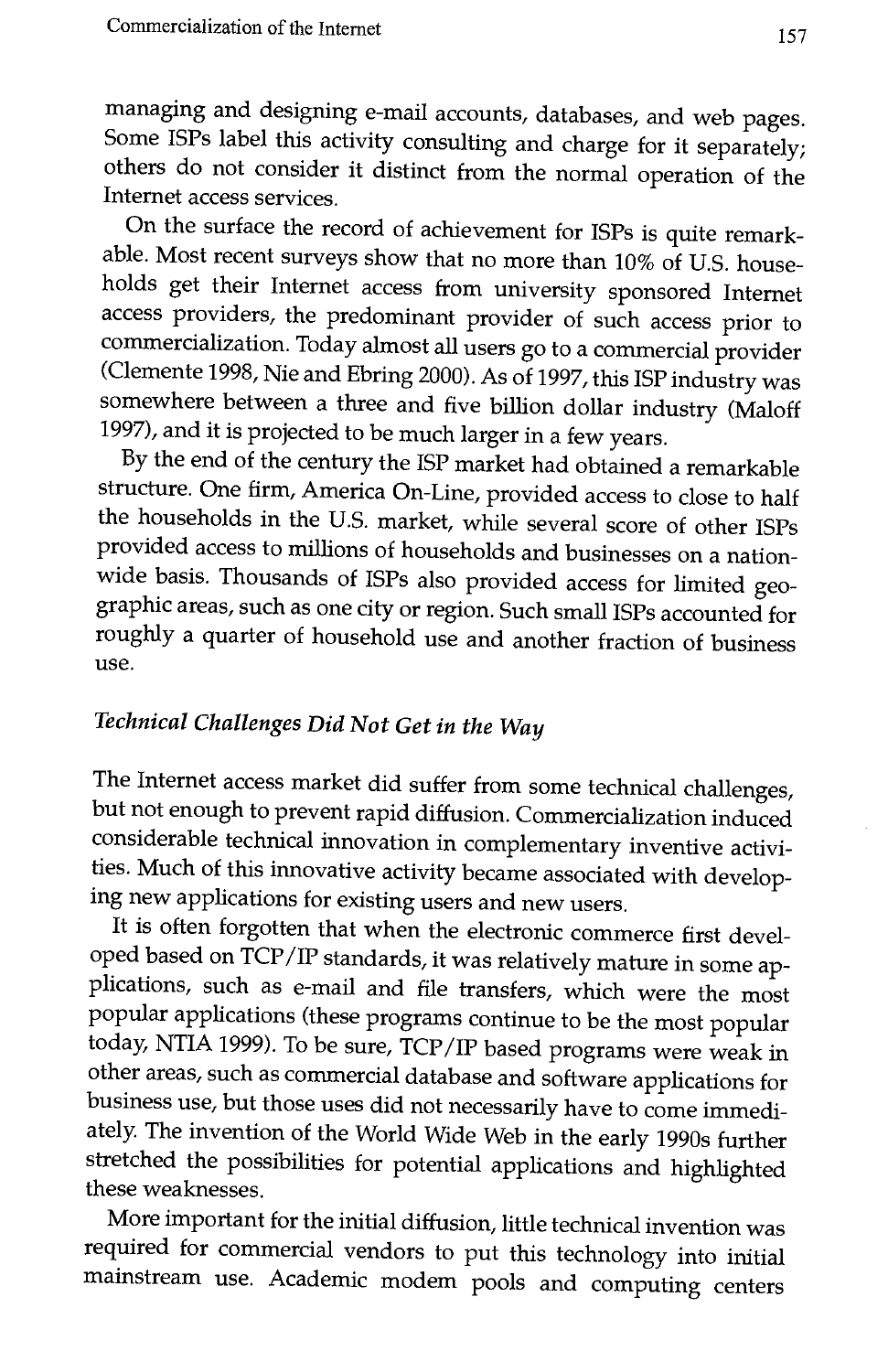<sup>158</sup> Greenstein

tended to use technologies similar to their civilian counterparts-such as bulletin board operators---while buying most equipment from commercial suppliers. Moving this activity into the mainstream commercial sector did not necessitate building a whole new Internet equipment industry; it was already there, supplying goods and services to the universities and to home PC users. Similarly, much of the software continued to be useful-that is, Unix systems, the gatekeeping software, and the basic communication protocols. Indeed, every version of Unix software had been TPC/IP compatible for many years due to Department of Defense requirements. A simple commercial operation only needed to add a billing component to the gatekeeping software to turn an academic modem pool into a rudimentary commercial operation.

Technical information about these operations was easy to obtain if one had sufficient technical background; a BA in basic electrical engineering or computer science was far more than adequate. Many ISP entrepreneurs had used the technology as students or in related lines of business. Descriptions of some of the earliest access operations show that they did not employ any exotic hardware or rare technologies (Kalakota and Whinston 1996, Koistad 1998). Many Internet bulletin boards quickly developed and Boardwatch Magazine, among others, expanded its focus from bulletin boards to ISP as early as 1994, also spreading information about how to operate such ventures. Several vendor associations, such as the Commercial Internet Exchange, were formed and also served as information sources.

Users with investments in networking technology, such as LANs or simple client/server architectures, also could adopt basic features with little further invention. Internet technologies associated with textual information had incubated for 20 years and were well past the necessary degree of technical maturity necessary for mainstream use. Telnet, FTP, and the basic protocols for e-mail were widely diffused and relatively easy to use. Some communication software already used TCP/IP and many of the common programs could easily adapt to it. There were already many similar technical activities taking place in commercial settings. TCP/IP compatibility was built into Windows 95, which further eased investments for users after 1995.

The basic commercial transaction for Internet access also did not raise prohibitive technical issues. Most often it involved repetitious and ongoing transactions between vendor and user. A singular transaction arose when the vendor performed one activity, setting up Internet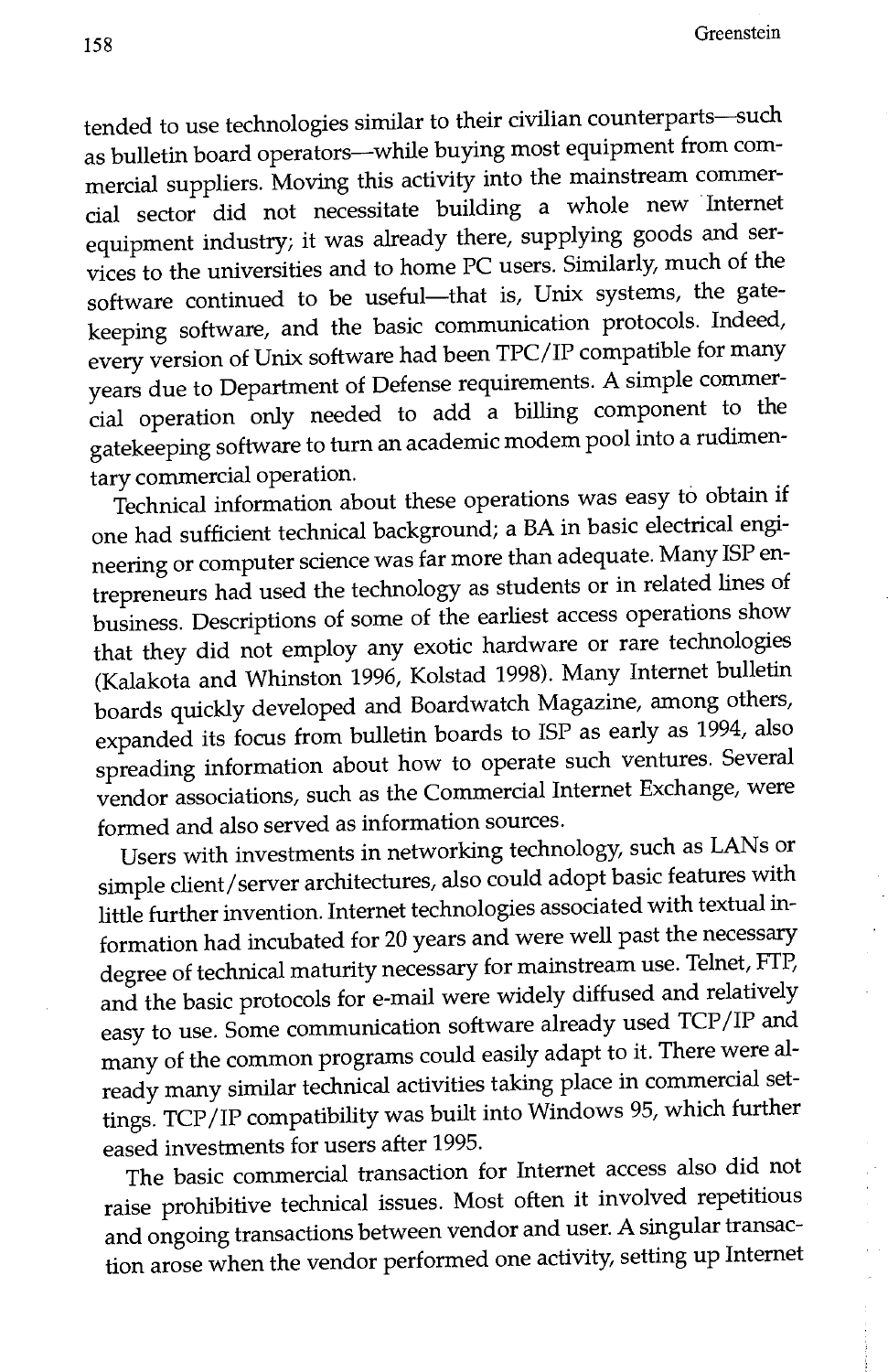access or attaching Internet access to an existing computing network. If the ISP also operated the access for the user, then this ongoing operation provided frequent contact between the user and vendor, and it provided frequent opportunity for the vendor to change the delivery of services in response to changes in technology and changes in user needs. This worked well because in many cases an ISP was better educated about the technological capabilities than the user. In effect, the ISP sold that general knowledge to the user in some form that customized it to the particular needs and requirements of the user. At its simplest level, this provided users with their first exposure to a new technological possibility while educating them about its potential.

Often access went beyond exposure to the Internet, especially with a business user, and included the installation, maintenance, and training, as well as application development. These types of transfers of knowledge typically involved a great deal of nuance, often escaped attention, and yet were essential to developing infrastructure markets as an ongoing and valuable economic activity. The basic technical know-how did not differ greatly from routine knowledge found in the computing services sector prior to commercialization.

Finally, some NSF decisions and legacy regulatory decisions also aided. When the NSF took over stewardship of the Internet backbone, it invested in developing a scalable system of address tables and IP-address systems. Subsequent growth tested those investments and inventions; no surprising problems were found, nor did any engineering problems hinder growth. Domain name registration also remained a gentle monopoly until recently. Data exchange points remained organized around the cooperative engineering principles used within the NSF days. A competitive data communications industry was beginning to reach adolescence at about the same time as commercialization and provided additional access points for new firms, particularly in urban areas. So as a technical matter, interconnection with the public switch network did not pose any significant engineering challenges (Werbach 1997).

## Commercial Challenges Did Not Slow Diffusion

Internet access was built in an extremely decentralized market environment. Aside from the loosely coordinated use of a few de facto stan-<br>dards (such as the World Wide Web consortium) government mandates after commercialization were fairly minimal. ISPs had little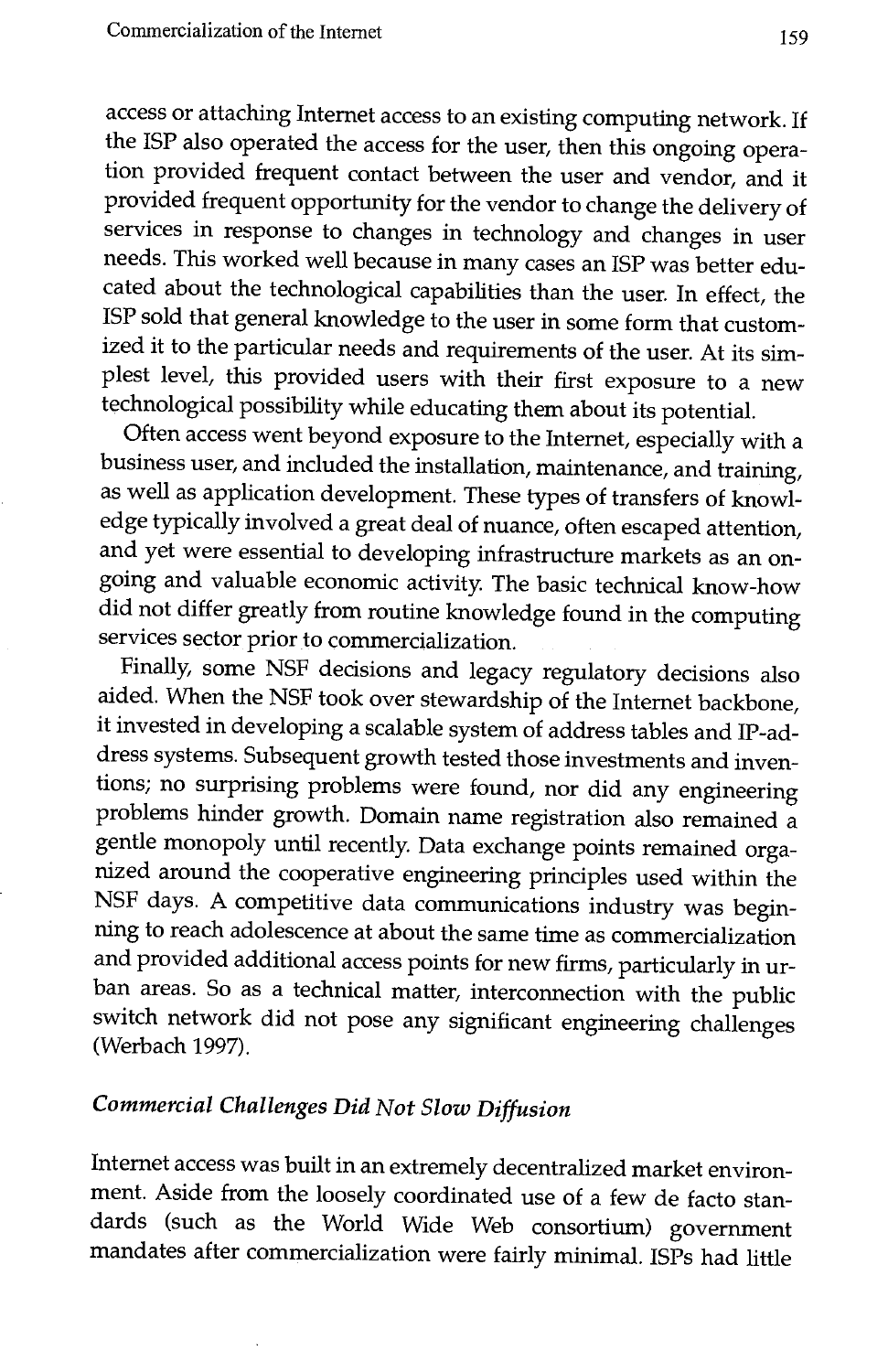Greenstein <sup>160</sup>

guidance or restrictions. They were therefore able to tailor their offerings to local market conditions and to follow entrepreneurial hunches about growing demand.

As a technical matter, there were few barriers to entry in the provision of dial-up access. As a result, commercial factors, and not the distribution of technical knowledge among providers, largely determined the patterns of development of the basic dial-up access market immediately after commercialization. To the surprise of many, the operational procedures developed over two decades lent themselves to the early commercial implementations, fostering a foundation for commercial growth. As with many new markets which spawn in noncommercial environments (Ventresca et al. 1998), many features were borrowed wholesale and without question. In effect, entrepreneurs borrowed the organization of the academic modem pool and tried to put a revenue generating function on top of it. Billing software was added to the basic gateway component, and once this proved to be a feasible way to collect revenue, many entrepreneurs built on top of that commercial form.

Shortly after commercialization in 1994, only a few commercial enterprises offered national dial-up networks with Internet access, mostly targeting the major urban areas. Pricing was not standardized and varied widely (Boardwatch 1994-1995). Most of these ISPs were devoted to recreating the type of network found in academic settings or modifying a commercial bulletin board with the addition of backbone connections, so interconnection among these firms did not raise insoluble contracting or governance problems. These ISPs were devoted primarily to dial-up; few ISPs attempted sophisticated data transport over higher speed lines, where the regulatory issues could be more complex and where local exchange competitors were developing the nascent market.

Very quickly ISPs learned that low cost delivery required locating access facilities close to customers. This had to do with telephony pricing policies across the U.S. The U.S. telephone system has one pervasive feature; distance-sensitive pricing at the local level. In virtually every part of the country, phone calls over significant distances (i.e., more than 30 miles) engender per minute expenses, but local calls are usually free. Hence, Internet access providers had a strong interest in reducing expenses to users by providing local coverage. Unmet local demand was a commercial opportunity for an entrepreneurial ISP.

As it turned out, access over dial-up lent itself to small scale commercial implementations. Several hundred customers could generate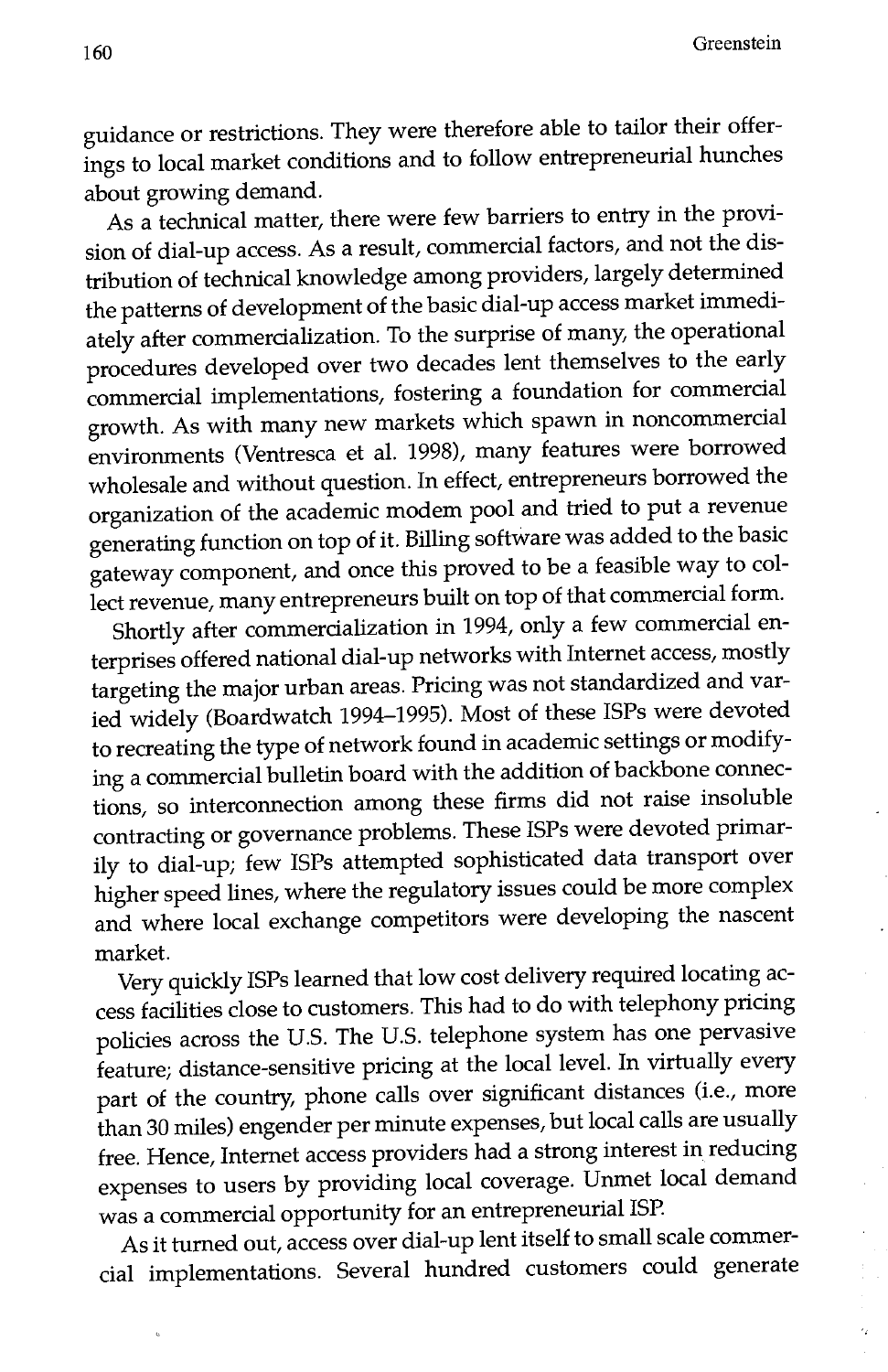enough revenue to support physical facilities and a high-speed backbone connection in one location, so scale economies were not very binding. The marginal costs of providing dial-up services were low and the marginal costs of expansion also fell quickly, as remote monitoring technology made it cheap to open remote facilities. The marginal costs to users of dial-up service were also low in response, involving<br>only incremental changes for organizations that had experience with PC use or LAN technology. It was easy to generate revenue in subscription models, where a commercial firm withheld availability of access unless payment was made. Hence, the economic thresholds for commercial dial-up service turned out to be feasible on a very small scale, encouraging small firms and independent ISPs. To be sure, many firms also tried to implement access businesses on a large scale, but the economic advantage of large scale did not preclude the entry of small scale firms, at least not at first.

Finally, decades of debate in telephony had already clarified many regulatory rules for interconnection with the public switch network, eliminating some potential local delays in implementing this technology on a small scale. The FCC treated ISPs as an enhanced service, not passing on access charges to them as if they were competitive telephone companies, effectively making it cheaper and administratively easier to be an ISP. This decision did not receive much notice at the time since most insiders did not anticipate the extent of the growth that would arise. As ISPs have grown and as they threaten to become competitive voice carriers, these interconnection regulations have come under more scrutiny (Sidek and Spulber 1998, Weinberg 1999).

In retrospect, two key events of 1995 set the stage for the commercial ISP market for the remainder of the decade. The first was the Netscape IPO in August 1995. The other was the entry of AT&T World Net.

The World Wide Web was known in the academic community in the early 1990s. It began to diffuse prior to commercialization and accelerated with Mosaic, a prototype browser developed at the University of Illinois. Many ISPs included Mosaic on their systems. Despite licensing the technology to many firms, the University of Illinois did not generate as much excitement as the Netscape IPO, which brought extensive publicity to the new technology (Cusumano and Yoffie 1998). The subsequent browser wars further heightened this awareness.

The emergence of the web changed the commercial opportunities for ISPs. ISPs found themselves both providing a traditional service in demand, text-based applications such as e-mail, and trying to position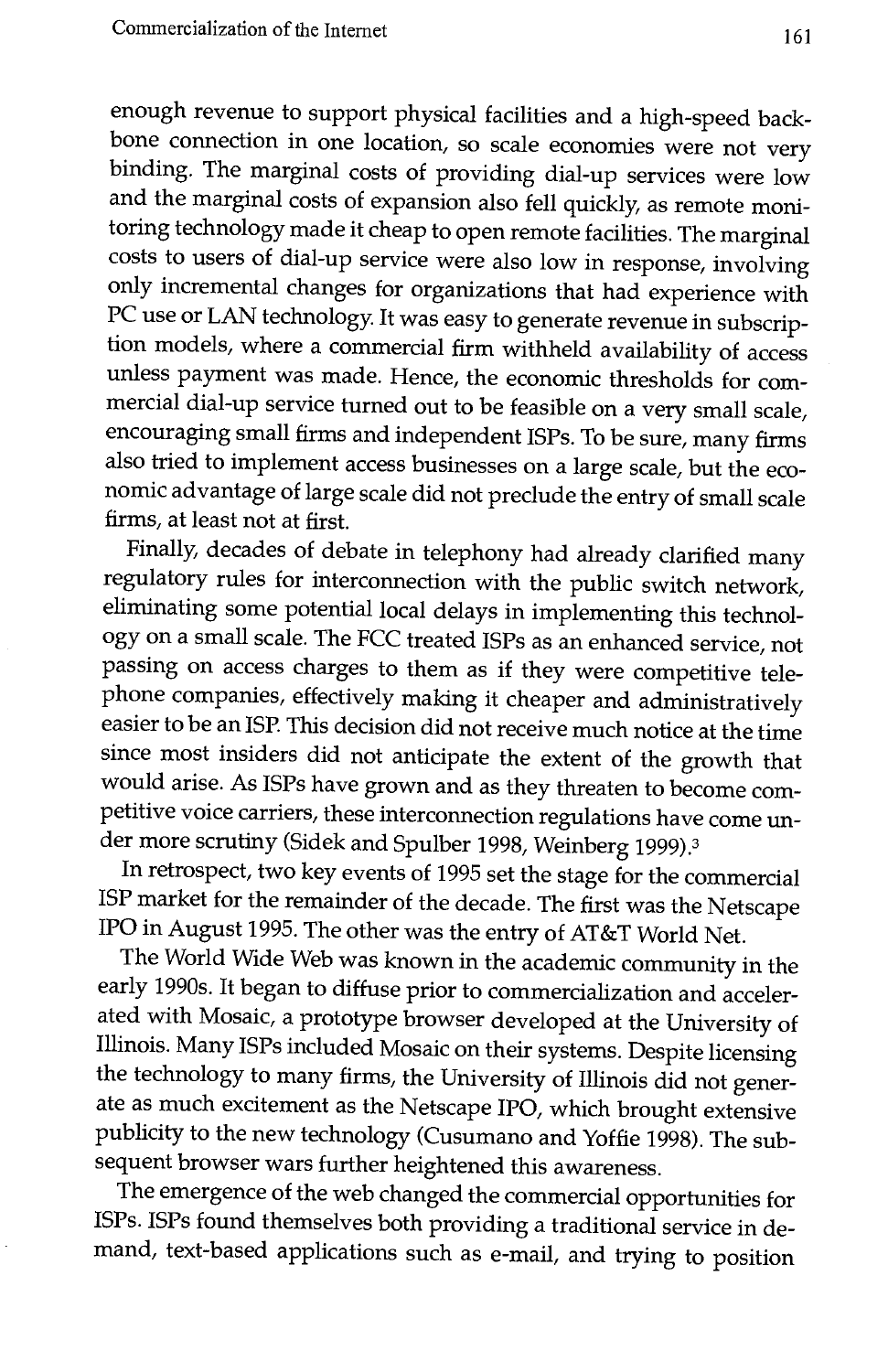themselves for a new service, web applications. This new opportunity provided strong incentives to grow and experiment with new business models and new lines of service. It also induced considerable new entry. While not all markets experienced the same type of competitive choices, nor did all ISPs see the same opportunities, many private firms found ways to develop opportunities quickly, learning lessons that they then applied in other localities.

AT&T's entry was also important but its actions mattered because of what did not happen rather than what did. AT&T developed a nationwide Internet access service, which was available in much of the country, opening with as large a geographic spread as any other contemporary national provider. It also grew quickly, acquiring one million customers with heavy publicity and marketing. This growth depended on the strength of its promise to be reliable, competitively priced, and easy to use. It was deliberately aimed at households, and provided a mass-market service from a name brand. It was a commercial success, to be sure, but that was all. It was not a huge or dominant success, nor did it initiate a shakeout or restructuring of the market for ISP service.

Here was a branded, nationwide, professionally operated subscription model of ISP service, opening with as large a geographic spread as any other contemporary national provider. Yet, it did not end the growth of others, such as AOL, nor did it stop new entryof small firms, such as Mindspring, nor did it initiate a trend toward consolidation around a few national branded ISP services. In other words, even with its deep pockets AT&T did not dominate the offerings from all other firms, nor did it end the restructuring of the access business. This defied many predictions about how this market would be structured, further encouraging the decentralized growth and the emergence of independent ISPs.

Growth and entry brought about extraordinary results. Downes and Greenstein (1998) have constructed maps that illustrate the density of location of ISPs at the county level for the fall of 1996 and 1998; black and white versions of these are shown in figures 5.1 and 5.2.4 For color versions see, respectively: http://www.kellogg.nwu.edu/<br>faculty/greenstein/images/htm/Research/Maps/mapsep1.pdf and faculty/greenstein/images/htm/Research/Maps/mapsep1.pdf http: 1/ www.kellogg.nwu.edu / faculty / greenstein / images / htm / Research/Maps/mapoct98.pdf.

Colored areas are countries with providers. White areas have none. As the maps show, ISPs tend to locate in all the major population cen-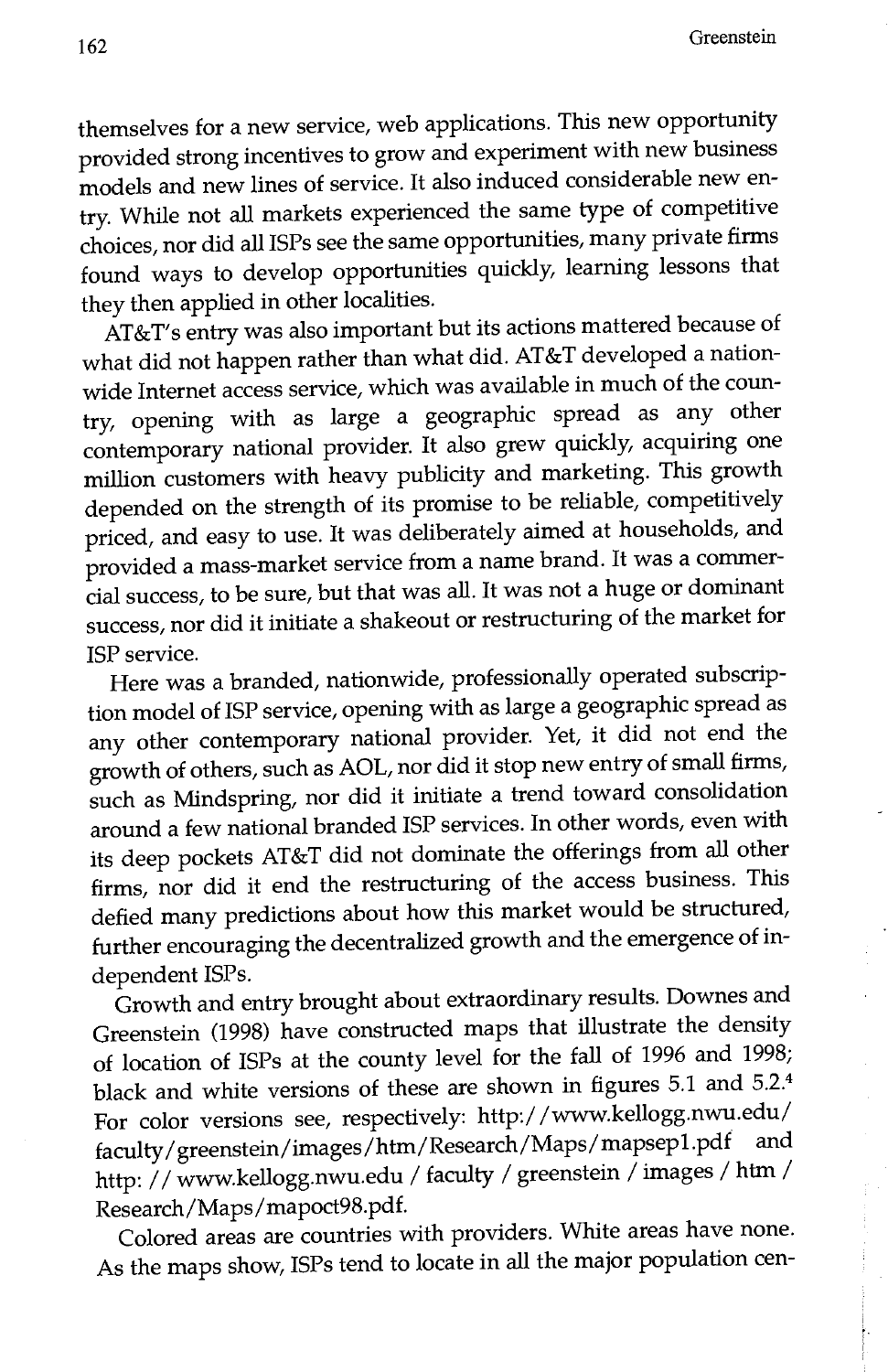

Figure 5.1 Distribution of ISPs September 1996<br>Copyright © 1998 Tom Downes and Shane Greenstein.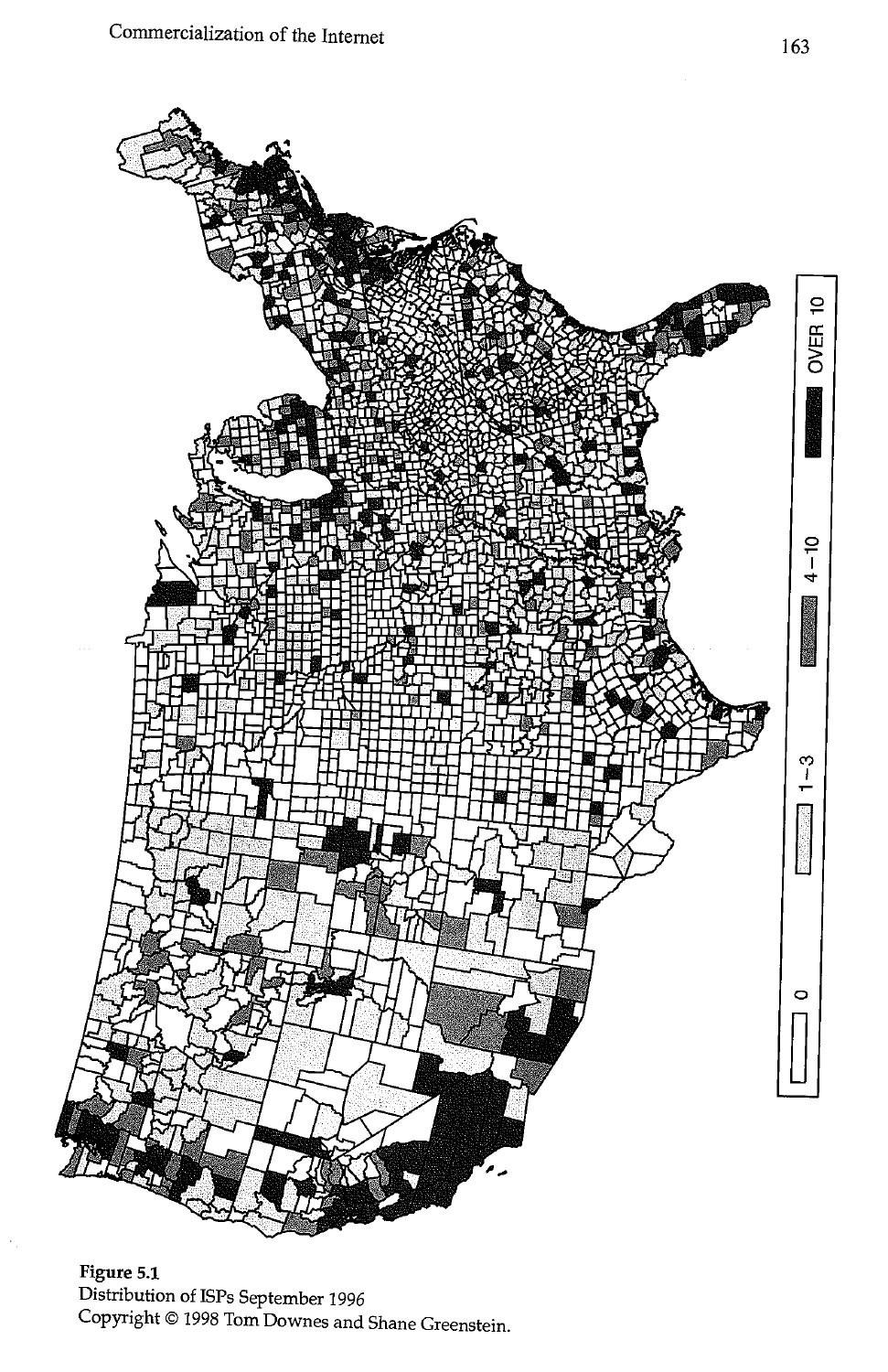



Figure 5.2<br>Distribution of ISPs October 1998 Copyright © 1998 Tom Downes and Shane Greenstein.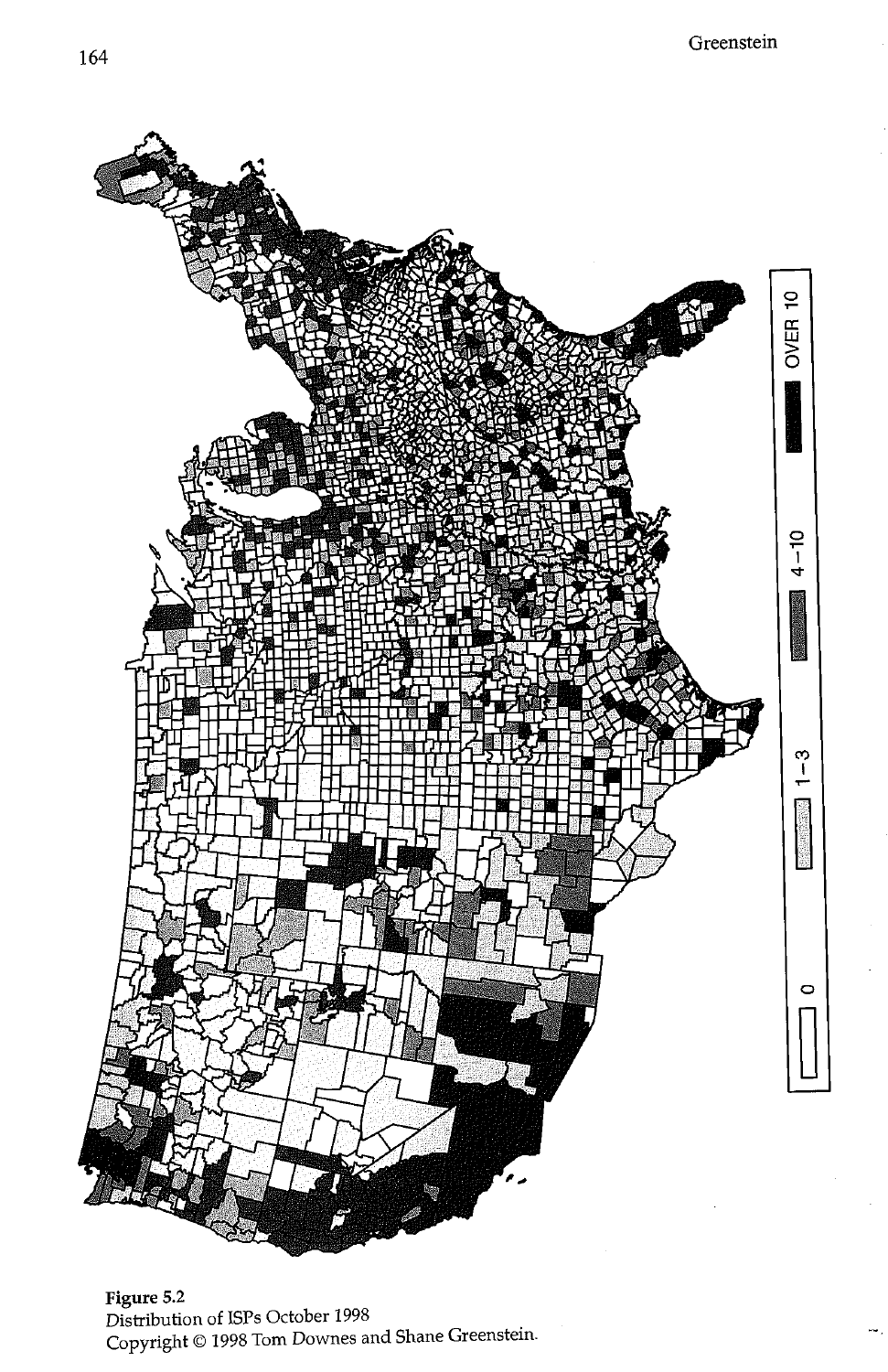ters, but there are also plenty of providers in rural areas. The maps also had no coverage in the fall of 1996 were covered by the fall of 1998.<br>Many of the areas that had competitive access markets in the early period were extraordinarily competitive in the latter period.

Downes and Greenstein (1998) show that more than 92% of the U.S. population had access by a short local phone call to seven or more ISPs by 1998. No more than 5% did not have any access. Almost certainly the true percentage of the population without access to a competitive dial-up market is much lower than 5%. In other words, with the notable exception of some low-density areas, ISP service was quickly available everywhere. To put it simply, among the vast majority of the U.S. population in urban and suburban areas, lack of use was primarily due to demand factors, not the absence of supply.<br>An unexpected pattern accompanied this rapid growth in geo-

graphic coverage. First, the number of firms maintaining national and regional networks increased over the 2 years. In 1996, most of the national firms were recognizable; they were such firms as IBM, AT&T, and other established firms who entered the ISP business as a secondary part of their existing services, such as providing data services to<br>large corporate clients. AOL, CompuServe, and Prodigy all were in the process of converting their online service, previously run more like<br>bulletin boards than ISPs, into Internet providers. By 1998, many entrepreneurial firms maintained national networks and few of these new firms were recognizable to anyone other than an industry expert.

There was also a clear dichotomy for growth paths of entrepreneurial firms who became national and regional firms. National firms grow geographically by starting with major cities across the country and then progressively moving to cities of smaller populations. Firms with a regional focus grow into geographically contiguous areas, seemingly irrespective of urban or rural features.

Most of the coverage in rural areas comes from local firms. In 1996, the providers in rural counties with under 50,000 population were<br>overwhelmingly local or regional. Only for populations of 50,000 or above do national firms begin to appear. In the fall of 1998, the equivalent figures were 30,000 or lower, indicating that some national firms had moved into slightly smaller areas and less dense geographic locations. In other words, Internet access in small rural towns is largely done by local or regional providers, with national firms only slowly expanding into similar territory.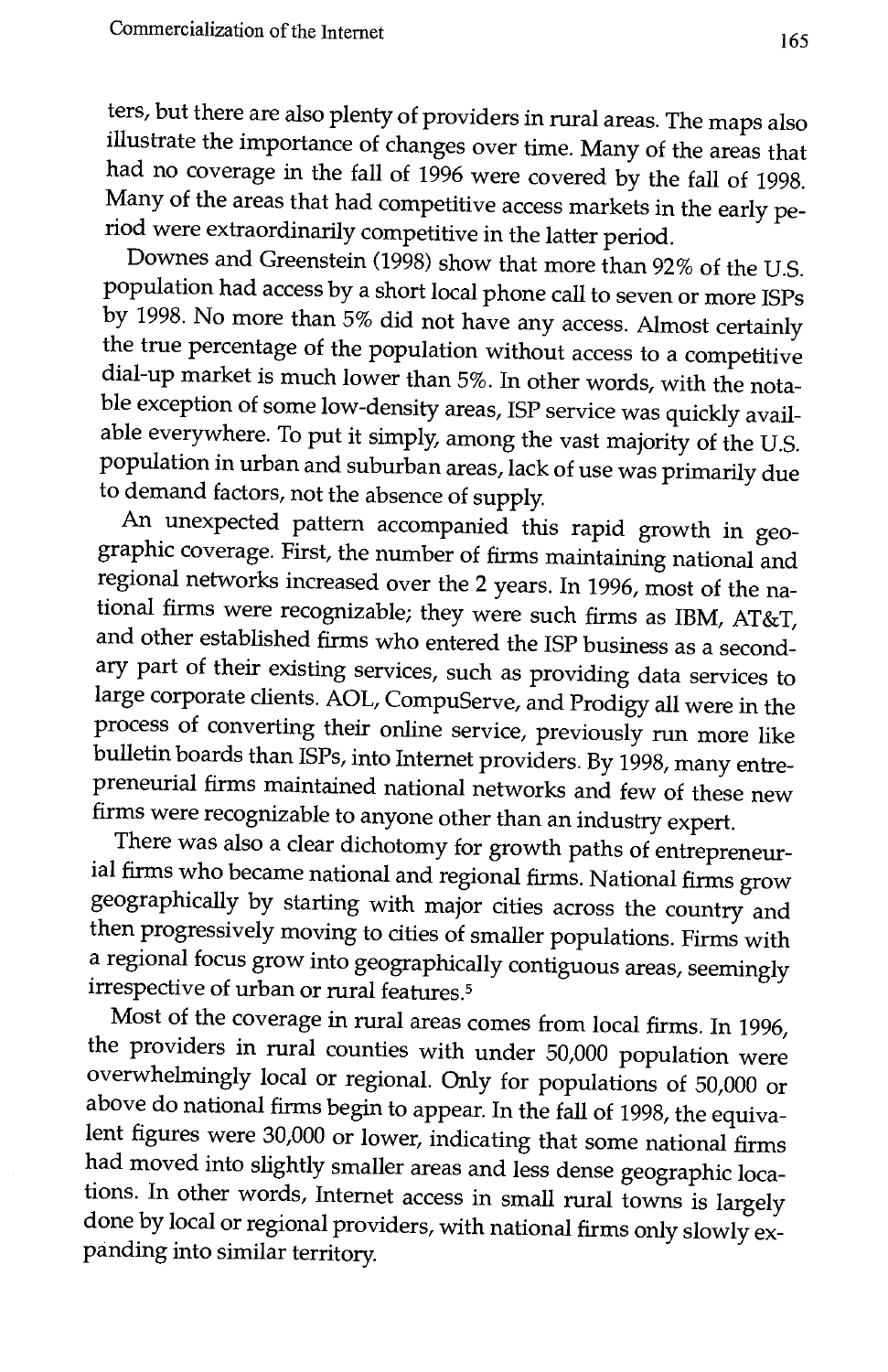It appears as if it does not pay for many large national providers to provide dial-up service for the rural areas whereas many small local firms in other lines of business (e.g., local PC retailing) can afford to add Internet access to their existing business. It may also be the case that the local firm may have an easier time customizing the Internet access business to the unique needs of a set of users in a rural setting.

## What Structural Challenges Arose?

Commercialization of the Internet created an economic and business opportunity for providing access. The costs of entry into low quality dial-up access were low, and commercially oriented firms filled voids in specific places. For any firm with national ambitions, coverage of the top 50 to 100 cities in the U.S. was a fleeting advantage and quickly become a necessity for doing business. For any local or regional firm in an urban market, many competitors arose.

Yet, not long after the Netscape IPO the ISP industry began to enter a second phase. Profitability and survival involved more than geographic expansion. It involved bringing ISP service to the households and businesses with PCs, but without access. It also involved expanding into services which took advantage of new opportunities associated with the web.

Understanding this second phase requires an understanding of the services ISPs offer other than basic access and how those began to evolve. These new services include one of several activities: monitoring technical developments, distilling new information into components that are meaningful to unfamiliar users, and matching unique user needs to one of many new possible solutions enabled by advancing technical frontiers. Sometimes it includes heavy use of the technological frontier and sometimes not. In general, it depends on the users, their circumstances, their background, their capital investments, the costs of adjusting to new services, and other factors that influence the match between user needs and technological possibilities.

ISPs commercialized their adaptive role by offering new services that can be grouped into five broad categories: networking, hosting, web page design, basic access, and frontier access (see the appendix of Greenstein 1999 for precise definitions).

Networking involves activities associated with enabling Internet technology at a user's location. All ISPs do a minimal amount of this as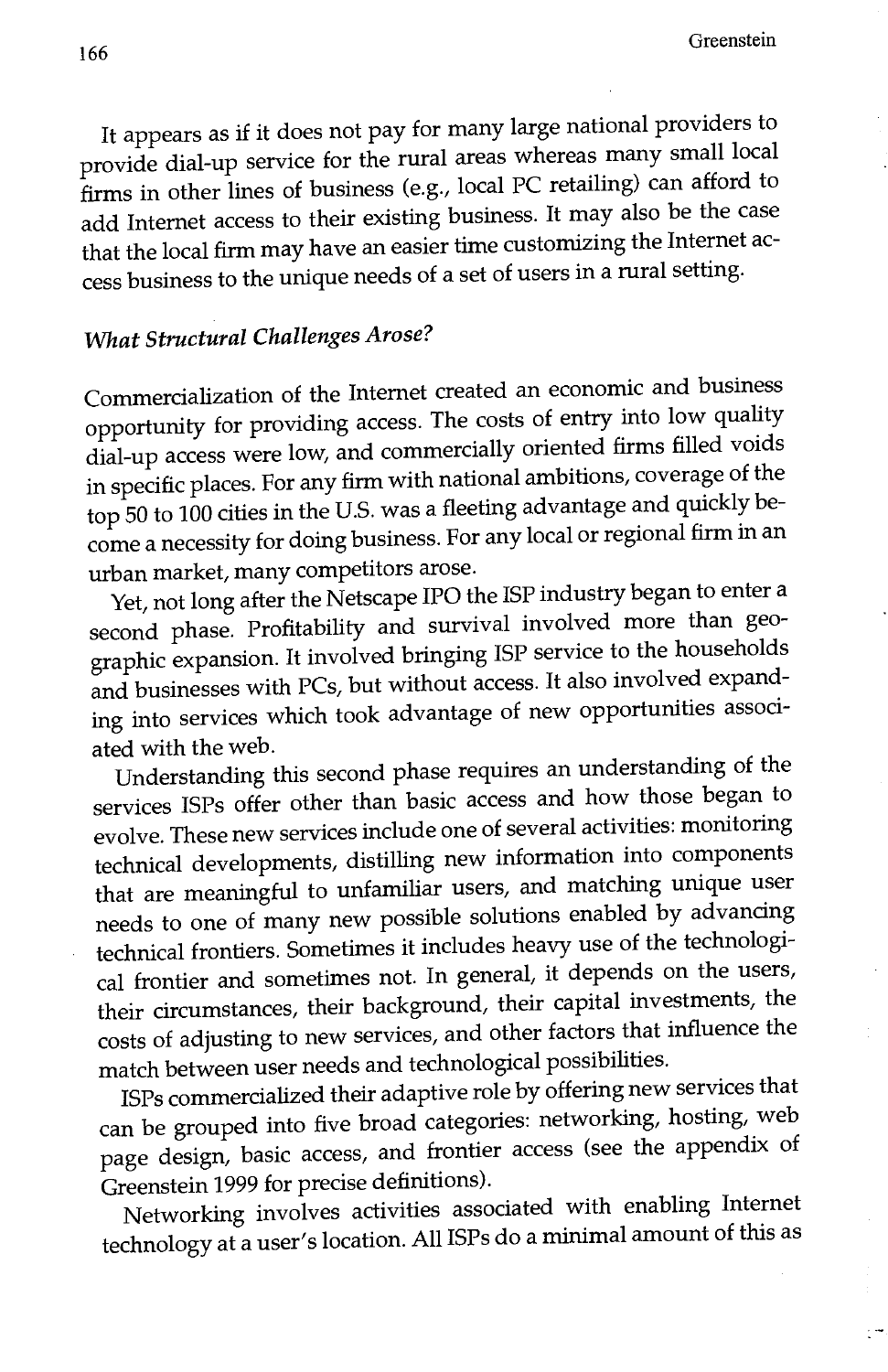part of their basic service in establishing connectivity. However, an extensive array of these services, such as regular maintenance, assessment of facilities, emergency repair, and so on, are often essential to keeping and retaining business customers. Note, as well, that some of these services could have been in existence prior to the diffusion of Internet access.

Hosting is typically geared toward a business customer, especially those establishing virtual retailing sites. This requires the ISP to store and maintain information for its access customers on the ISP's servers. All ISPs do a minimal amount of hosting as part of basic service, even for residential customers (e.g., for e-mail). However, some ISPs differentiate themselves by providing an extensive array of hosting services, including credit card processing, site analysis tools, and so on.

Web design may be geared toward either the home or business user. Again, many ISPs offer some passive assistance or help pages on web page design and access. However, some offer additional extensive consulting services, design custom sites for their users, and provide services associated with design tools and web development programs. Most charge fees for the additional services.

Basic access constitutes any service as slow as or slower than a T-1 line. Many of the technologies inherited from the precommercial days became standard parts of basic access and were not regarded as a new service. A number of other new functions, such as audio streaming, filtering, and linking, also gradually became standard parts of most firms' offerings. Frontier access includes any access faster than a T-1 line, which is becoming the norm for business access. It also includes ISPs that offer direct access for resale to other ISPs or data carriers and ISPs that offer parts of their own backbone for resale to others.6

By 1998, different ISPs had chosen different approaches, offering distinct combinations of services and distinct geographic scopes. Table 5.1 shows the results of a survey of the business lines of 3,816 Internet service providers in the United States who advertise on *thelist*, an on-<br>line directory of ISPs, in the summer of 1998 (see the appendix of Greenstein 1999). Virtually every firm in the sample provides some<br>amount of dial-up or direct access and basic functionality, such as e-mail accounts, shell accounts, IP addresses, new links, FTP, and Telnet capabilities, but these 3,816 seem to underrepresent both very small and quasi public ISPs (e.g., rural telephone companies).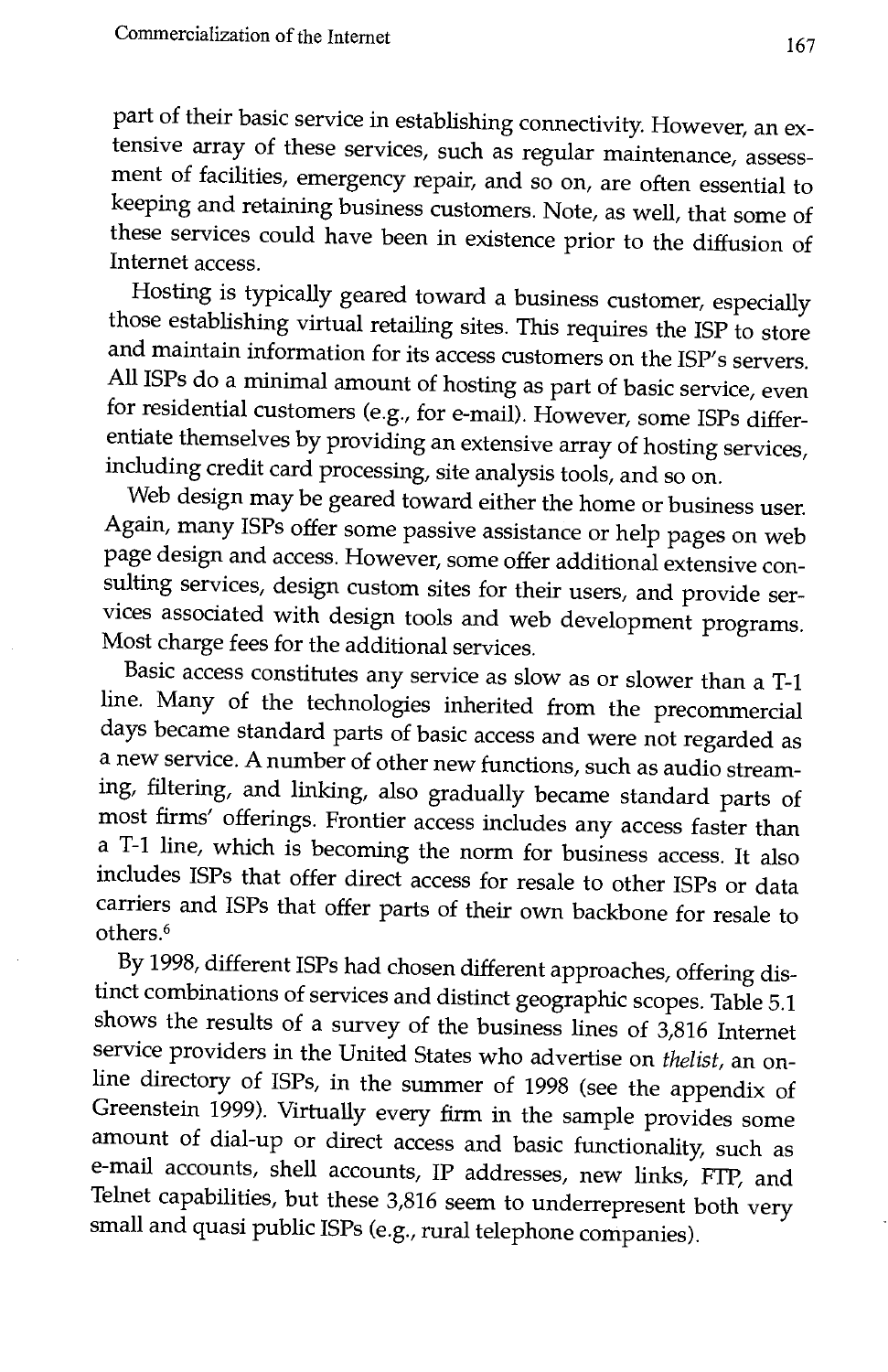Table 5.1 Product Lines of ISPs

| Category Definition                                            | Most Common Phrases in Category                                                                                                                                                                                 | Original<br>Sample |
|----------------------------------------------------------------|-----------------------------------------------------------------------------------------------------------------------------------------------------------------------------------------------------------------|--------------------|
| Providing and servicing<br>access though different<br>channels | 28.8, 56 k, ISDN, web TV, wireless access, T-1, T-3,<br>DSL, frame relay, e-mail, domain registration,<br>new groups, real audio, FTP, quake server, IRC,<br>chat, video conferencing, cybersitter TM           | 3.816<br>$(100\%)$ |
| Networking service and<br>maintenance                          | Networking, intranet development, WAN,<br>colocation server, network design, LAN<br>equipment, network support, network service,<br>disaster recovery, backup, database services,<br>Novell Netware, SQL server | 789<br>$(20.6\%)$  |
| Web site hosting                                               | Web hosting, secure hosting, commercial site<br>hosting, virtual FTP server, personal web space,<br>web statistics, BBS access, catalog hosting                                                                 | 792<br>(20.7%)     |
| Web page development<br>and servicing                          | Web consulting, active server, web design, Java,<br>perl, VRML, front page, secure server, firewalls,<br>web business solutions, cybercash, shopping cart,<br>Internet marketing, online marketing, electronic  | 1.385<br>(36.3%)   |
| High speed access                                              | billing, database integration<br>T-3, DSL, xDSL, OC3, OC12, Access rate > 1056 k                                                                                                                                | 1,059<br>(27.8%)   |

Of the 3,816 ISPs, 2,295 (60.1%) have at least one line of business other than basic dial-up or direct Internet access. Table 5.1 shows that 1,059 provide high speed access, 789 networking, 792 web hosting, and 1,385 web page design. There is some overlap: 1,869 do at least one of either networking, hosting, or web design; 984 do only one of these three; 105 do all three as well as frontier access. This reveals many different ways to combine nonaccess services with the access business.7

## The Contours of Response to Structural Challenges

Structural issues were not resolved quickly and have not disappeared as of this writing. This occurred because these activities contain much more complexity and nuance than table 5.1 can display.

ISPs customize Internet technologies to the unique needs of users and their organizations, solving problems as they arise, and tailoring general solutions to idiosyncratic circumstances and their particular commercial strengths. Sometimes ISPs call this activity consulting, and charge for it separately; sometimes it is included as a normal business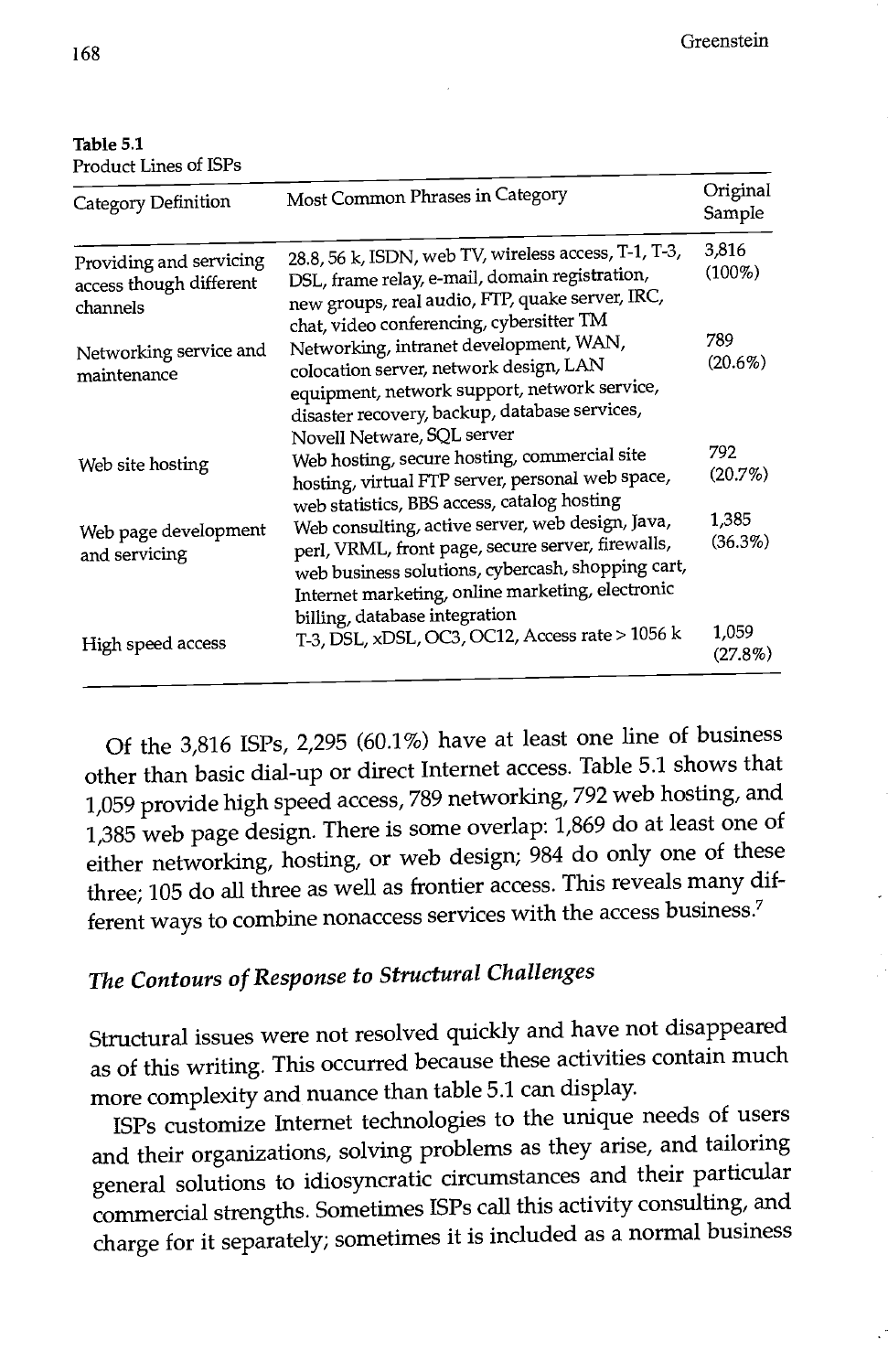practice. In either case, it involves the translation of general knowledge about Internet technologies into specific applications that yield eco- nomic benefits to end users.

What factors influenced vendors' attempts to construct viable and ongoing economic entities using new technology in an evolving market place? Is it possible to classify and analyze the determinants of coinvention? Why did some regions play host to ISP growth and others did not? There are many explanations, but these aggregate into two classes, one which emphasizes firm specific factors and another which emphasizes location specific factors.

Firm Specific Factors Firm specific factors shape the incentives to bring new technology into use (see, e.g., Demsetz 1988 or Nelson and Winter 1977 for a summary). ISPs came to the new opportunities with different skills, experiences, or commercial focus. In the face of considerable firm specific commercial uncertainty, ISPs purchased and installed their<br>own capital equipment, publicized brand and service agreements, and made other long-lasting investments. Many of these investments could commit the ISP to particular services, even before market demand was realized or new commercial opportunities were recognized.<br>Strategies pursued by national firms can be viewed in this light.

Most national ISPs covered the same geographic territories, so their strategies reflected either unique assets at the firm level, a firm's vision for where their service should fall relative to competitors, or some other firm specific feature. A more detailed look at each of IBM, AT&T, AOL, Earthlink/Mindspring, and PSINet will illustrate the variety of strategies each pursued.

IBM had been an early entrant into the ISP market, focusing primarily on business customers and secondarily on home users. Their service grew rapidly nationwide and globally, complementing their considerable other computer services. Yet, in a few years the firm decided to divest itself of its ISP backbone and facilities, eventually selling to<br>the highest bidder, AT&T. The firm concluded that joint provision of access and other computer services was not a strategic advantage, and therefore focused its attention on computer operations in many firms. The full benefits from this refocusing will only be manifest in time.

AT&T entered into consideration in another way. As already noted, it added a dial-up service soon after commercialization. In 1998 it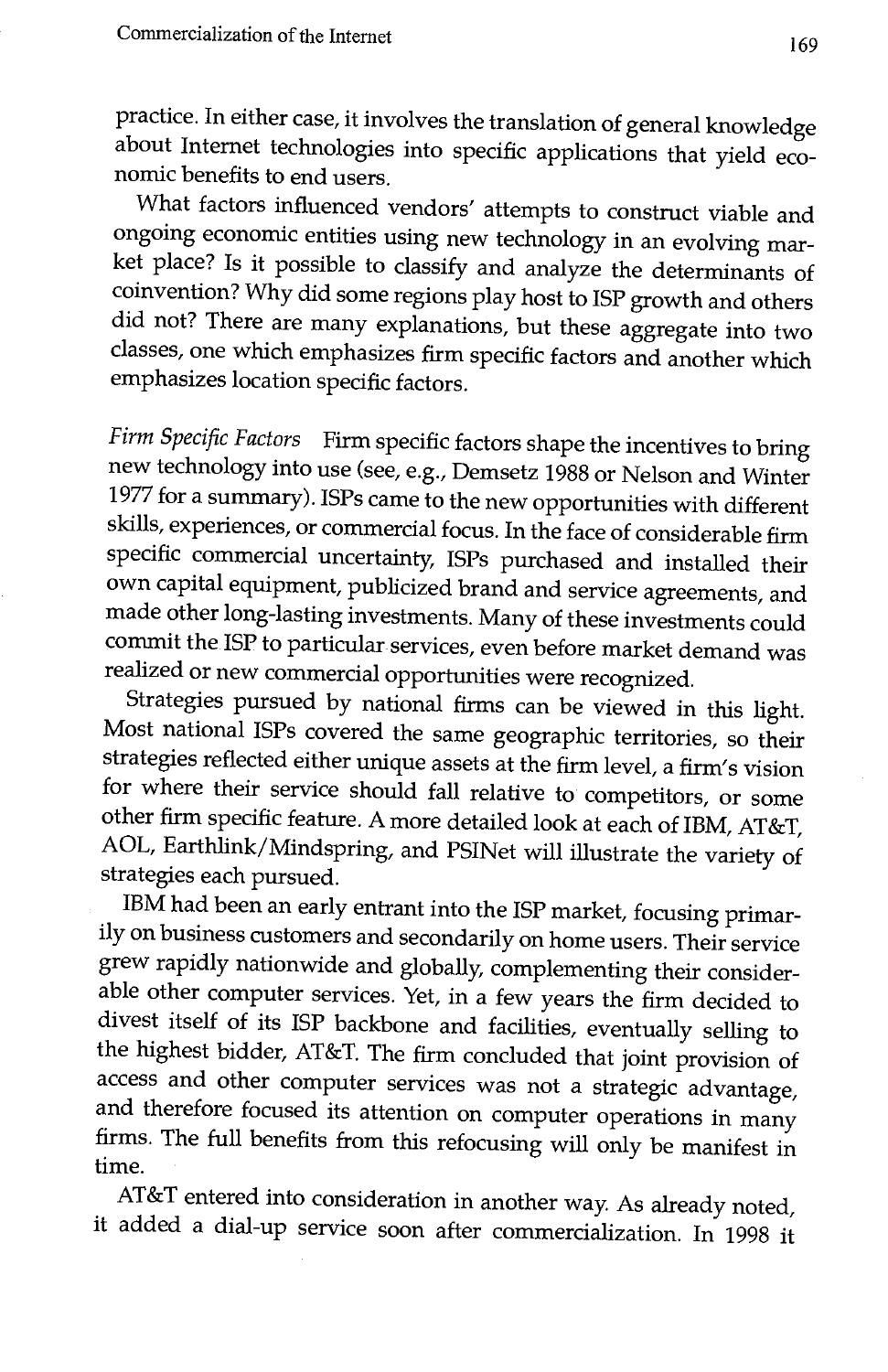<sup>170</sup> Greenstein

purchased TCl/@home, a cable company, and Excite, a web portal. These acquisitions position them for providing data service to the home with some content. With the recent agreement to purchase Media One, which was pending at the FCC as of this writing, AT&T became the largest cable provider in the country. The benefits from this are somewhat speculative, as the revenue stream justifying these purchases has not been realized. If voice telephony, streaming media, or any other of the host of new broadband services become viable over cable lines, AT&T is well positioned to provide them. Subscription fees for high speed access could also justify these purchases, if that technology becomes widely adopted.

AOL took a different approach. First, it grew its home user base through aggressive marketing to lesstechnical users. In response to the proliferation of ISPs in the mid 1990s, it ended its tiered subscription model and introduced a flat-rate pricing model which mimics these other ISPs. Next it bought CompuServe, a failed competitor with a loyal customer base, and currently operates it as a separate branded entity. It also sold off its access facilities to UUNet, a subdivision of MCl/Worldcom, announcing concentration on the development of content. It has since pursued its walled garden strategy of making AOL proprietary content attractive and the primary focus of AOL users. The purchase of ICQ, an instant messaging service, and Time/Warner, among others, are consistent with this strategic approach. It is still an ISP, but a unique one, providing access to the Internet that its customer base infrequently uses. The full benefits of this approach are speculative as of this writing, as the revenues from it have not been fully realized.

Earthlink and Mindspring illustrate the issues facing new entrants on a national level. They market a low-cost reliable service which is also easy to use, successfully competing against AT&T with much the same appeal but a different branding. These firms also specialize in making the Internet easy to use for the nonAOL user, the web surfer who wants some but not too much help. Eventually these firms merged, partly to consolidate their resources for competition against AOL, and partly to compete more strongly in the nonAOL customer space. As one of the largest dial-up services in the country, there is a big question whether they can survive in their niche in the face of competitive substitutes from all sides.

Finally, PSINet illustrates the feasibility of embarking on a strategy of emphasizing infrastructure. They started as a consumer Internet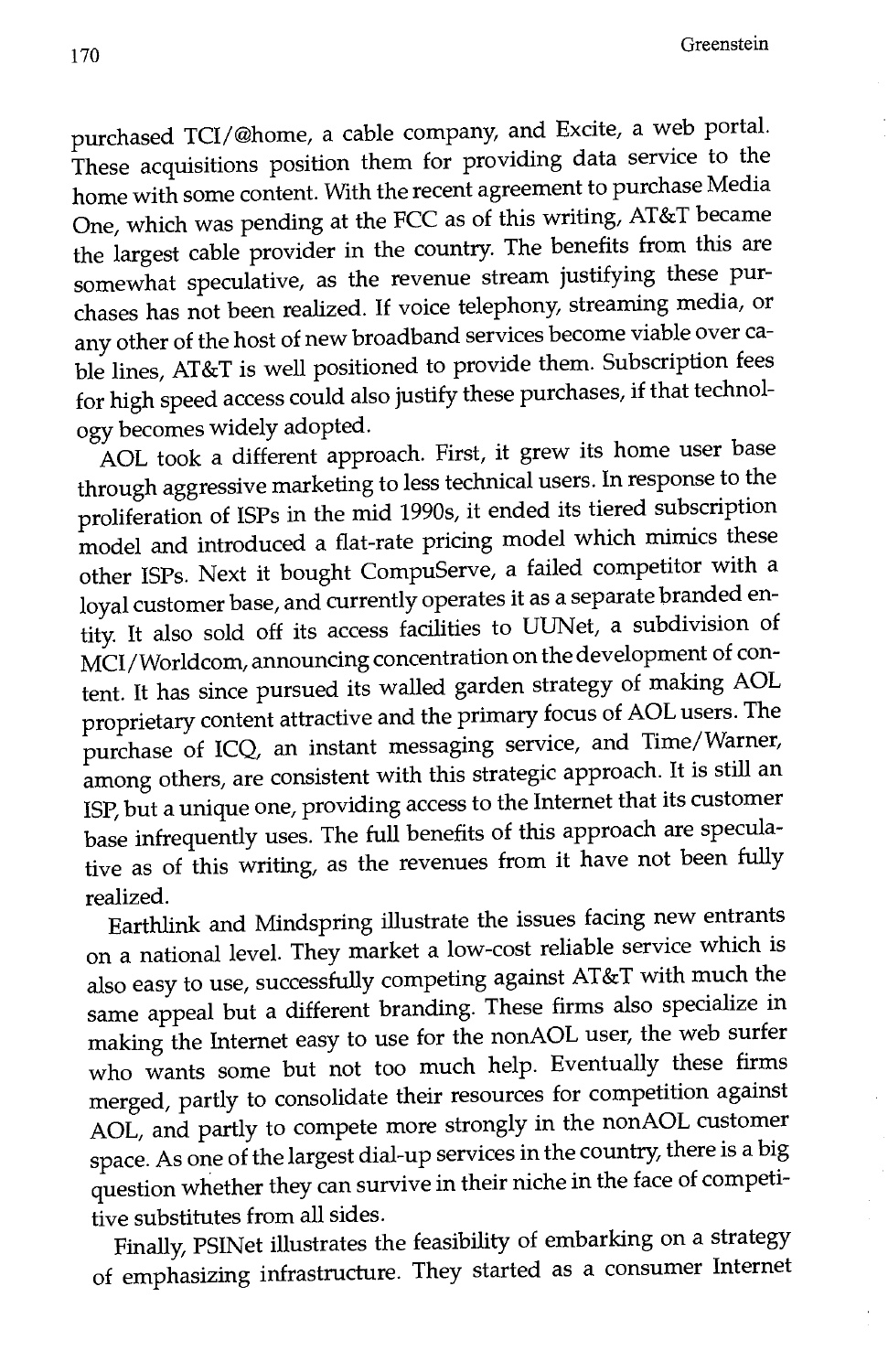service, but got out of that business in 1996. They had built out their<br>own backbone, investing in high speed facilities across the country, focused on becoming a carrier's carrier for other ISPs and for businesses. Part of their strategy involves heavy investments in complementary services, such as hosting services or corporate software services, that can offer high speed service when located next to fast Internet backbone lines. They also focus on offering infrastructure services to businesses, and developing services such as VPNs, which take advantage of their technical capabilities and nationwide coverage. Once again, the full benefits of this approach are speculative, depending on realizing demand in the future.

There are, of course, many other national firms. As with the above examples, their strategies mix different elements of speculative investment, restructuring of organizations, and entrepreneurial guesses<br>about future demand. In all cases, these experiments involve executives making investments under technical and commercial uncertainty restructuring production and distribution assets on a grand scale, trying to bring new services to market, and only finding out if they meet market demand years after those investments.

It is also important to recognize the variance associated with local and regional ISPs, another and particularly interesting subset of ISPs, that provide service for approximately between a fifth and a quarter of the Internet users in the U.S. These firms locate in many different parts of the country; hence their firm specific strategies are also influenced by factors associated with their locations.

Location Specific Factors A well-known line of economic research, dating at least to Griliches (1957), has emphasized the geographic dispersion of incentives to adopt new technology. In this instance, while basic dial-up access is widely available in all urban areas and many rural areas (Downes and Greenstein 1998), there is great variance in market structure on a local level. Some areas contain many suppliers from a wide variety of backgrounds, while others contain few suppliers. From the standpoint of an ISP, many of these structural features of markets are exogenous, and shape the competitive pressures of the ISP. In addition, ISPs customize frontier technology to the needs of enterprises do-<br>ing business at a specific time in a specific place. The costs of this may vary by region because infrastructure differs by region. The demand<br>for higher speed service should also differ across regions if the users who find speed valuable are unevenly distributed across geographic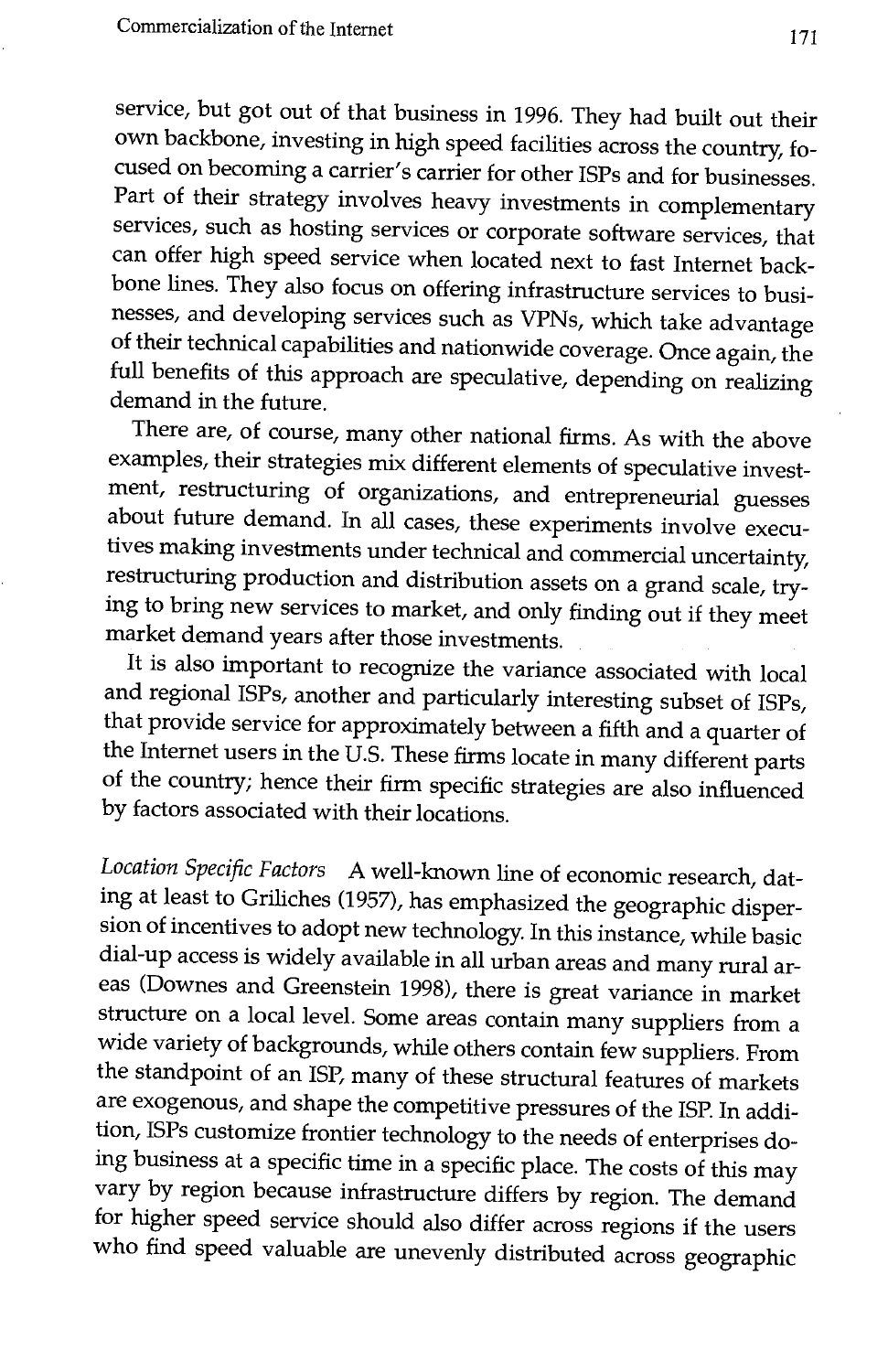regions-e.g., someone from San Francisco may be more willing to pay for speed than people from Poughkeepsie.

The contrast between firm specific and location specific questions are examined in Augereau and Greenstein (1999), who looked at small ISPs' investments in upgrades, and Greenstein (1999), who examined small ISPs' propensity to offer services beyond routine service associated with basic access. Both studies identify the importance of geographic factors by taking advantage of the variation between the locations of small ISPs.

These studies are motivated by two observations. First, as noted in Downes and Greenstein 1998, most large firms are located in the same (or largely overlapping) set of major cities. Hence, for the importance of location to be understood, the cause of variation between the small firms needs to be identified. Second, Greenstein (1999) and Strover (1999) document that ISPs in rural locations tend to provide fewer high quality services than those found in urban locations. Was this due to differences in infrastructure between urban and rural areas, differences in the type of customer found there, or differences in the types of entrepreneurs who locate in different regions?

These studies found that firm size, capacity, and financial strength were important determinants of behavior. There was also some evidence in Augereau and Greenstein 1999 that local infrastructure quality influenced investment behavior. Generally, variation in local demographic conditions or competitive conditions did not influence behavior. Both studies find much unmeasured variance in behavior, consistent with the presence of unmeasured location specific or firm specific determinants. Moreover, the factors which lead ISPs to offer new services, such as size, previous investments, and strategic focus, are disproportionately found in national firms and in local firms in ur-

ban areas. These findings are consistent with the view that the scale of investment, the local infrastructure's quality, and the explicit costs shape investment decisions by young ISPs in emerging markets. It is also consistent with the view that there is too much commercial uncertainty in this market for firms to tailor the technical vintages of their capital stocks too closely to geographically local demand or competitive conditions. Finally, it is consistent with the view that most young firms with ambitious expansion plans initially locate in urban areas instead of rural areas, growing their base markets and expanding outward, if at all.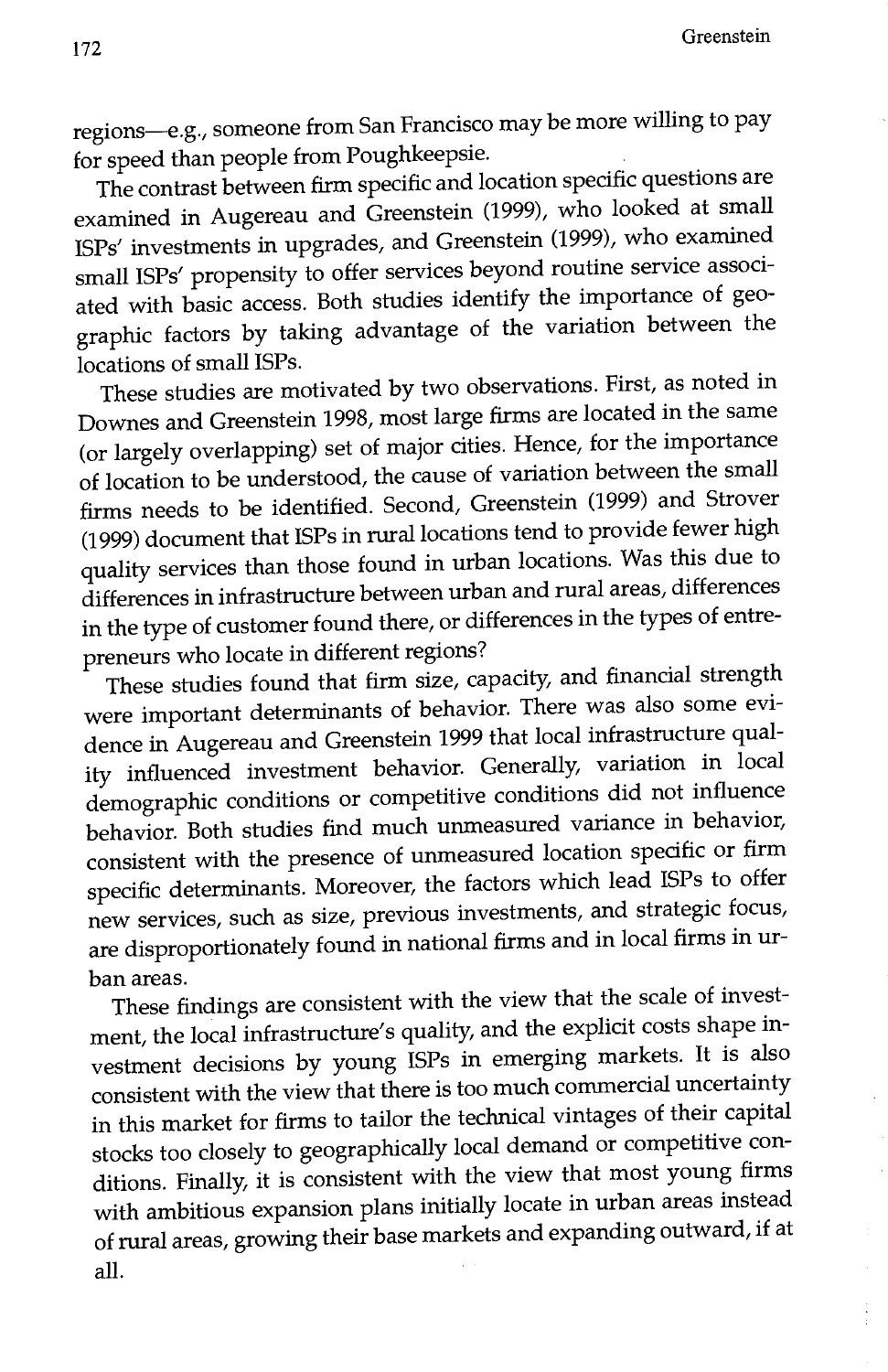### IV. Past Lessons and Future Challenges

As public discussion of electronic commerce has grown, a loose coalition of prophets for the new economy has come to dominate popular discussion. They write for such publications as The Industry Standard, Business 2.0, Wired, Red Herring, Fast Company, and more Webzines than anyone can list. It is only a slight exaggeration to say that all popular portrayals of the Internet contain two principal features. First, the prophets declare a business revolution in all information intensive activities-such as broadcasting, entertainment, retail marketing, supply chain management, other coordinative activity and research. Second, and this is related, these same prophets proclaim that this technology's novelty dilutes standard lessons from the past. In other words, because this technology contains so many unique features, it is ushering in a new commercial era that operates according to new rules.

To be sure, there is probably a grain of truth to these declarations. However, momentary euphoria does not, nor should it, justify too simplistic a retrospective view of what actually happened, nor what is about to happen. Indeed, this paper showed that a traditional economic perspective does provide considerable insight into this new industry. In that spirit, we return to the questions that motivated the study and recap the findings.

### The Commercialization of Internet Access Technology

Why Did the Internet Access Business Grow Quickly? Stated simply, exclusive use did not lead to isolated technical and operational developments. Hence, commercializing Internet access did not give rise to any difficult or insolvable technical and operational challenges. This was due in no small part to the way in which the defense department and the NSF incubated the technology. It grew among researchers and academics without being isolated from commercial suppliers. That is, the technology grew without generating a set of suppliers whose sole business activity involved the supply of uniquely designed goods for military or government users. Related to this was the fact that the basic needs of researchers and academics were not so different from early commercial users. Hence, simple applications of the Internet invented for academic users-such as e-mail and file transfer using phone lines-migrated to commercial uses without much technical modification.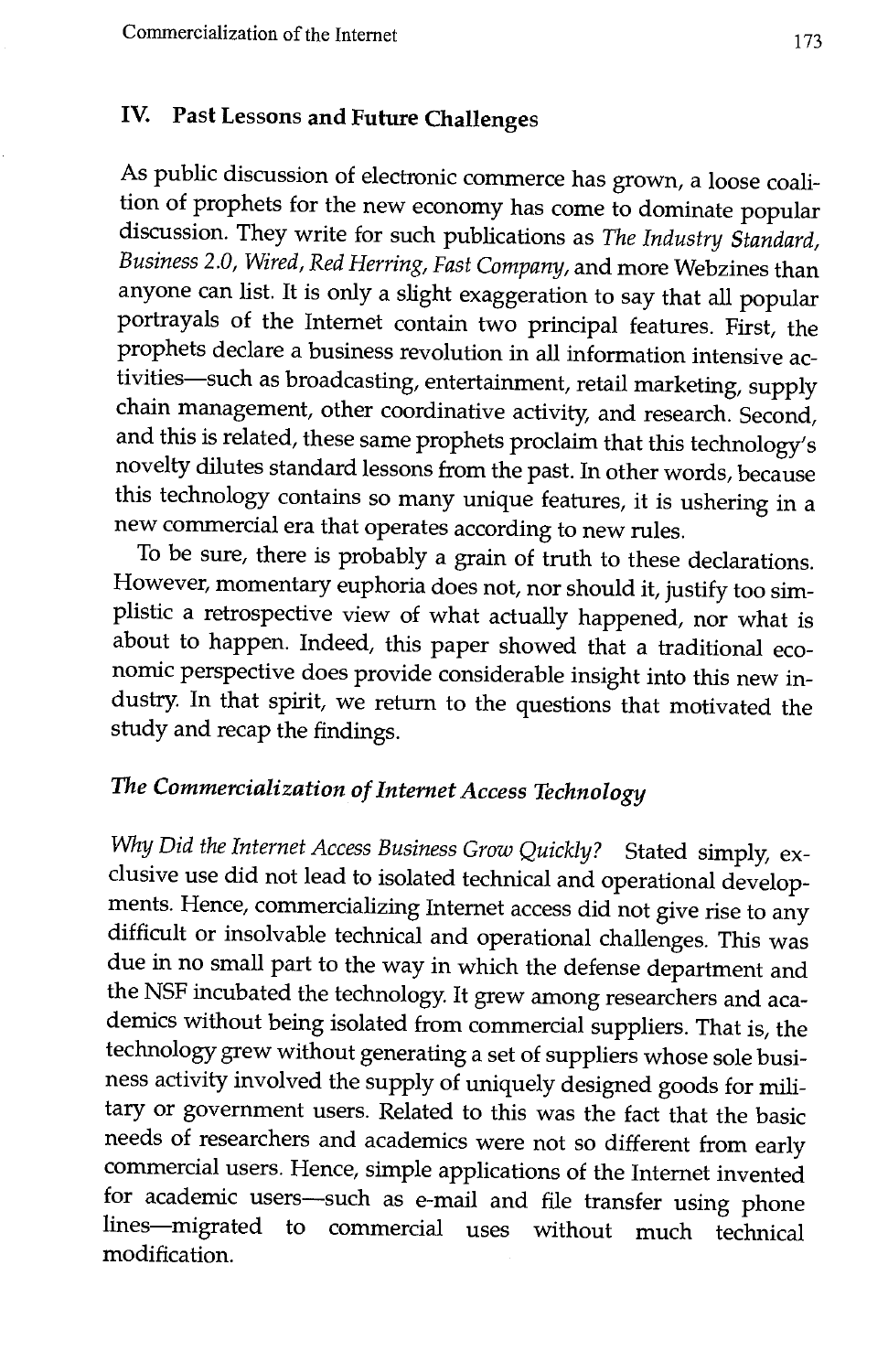Greenstein <sup>174</sup>

Why Did Geographic Ubiquity Arise? To summarize, the Internet access business was commercially feasible at a small scale and, thus, at low levels of demand. This meant that the technology was commercially viable at low densities of population, whether or not it was part of a national branded service or a local geographically concentrated service. Again, this partly mimicked the academic experience, where the operations were also feasible on a small scale, but that statement alone does not capture all the factors at work. Internet access was feasible in a wide variety of organizational forms, large and small. Small scale business opportunities thrive with the help of entrepreneurial initiative that tends to be widespread throughout the U.S.-including many low density and isolated cities in otherwise rural areas that were largely not being served by national firms. Small scale implementation also depended on the presence of high quality complementary local infrastructure, such as digital telephony, and interconnection to existing communications infrastructure. These too were available throughout most of the U.S. due to national and local initiatives to keep the communications infrastructure modern.

Why Did the Internet Access Business Not Settle into a Common Pattern? Market forces did not impose uniformity in the use nor in the supply of access technology Part of this was due to the absence of technical and commercial challenges, which allowed low cost experimentation of the technology in new uses, new locations, new market settings, new applications, and in conjunction with other lines of business. More generally, the technology was quite malleable as an economic unit. It could stand alone or become part of a wider and integrated set of functions under one organizational umbrella. Such malleability motivated experiments with new organizational forms for the delivery of access services, experiments which continue today Finally, and unique to this example, the invention of the World Wide Web brought new promise to the technology. Not only did new business models arise to explore and develop its primitive capabilities and expand them into new uses, but it motivated firms to experiment with Internet access alongside new business lines.

Why Did Market Forces Lead to Such Extensive Growth? This case illustrates how market forces can customize new technologies to users and implement new ways of delivering technologies. These activities have immense social value when there is uncertainty about technical oppor-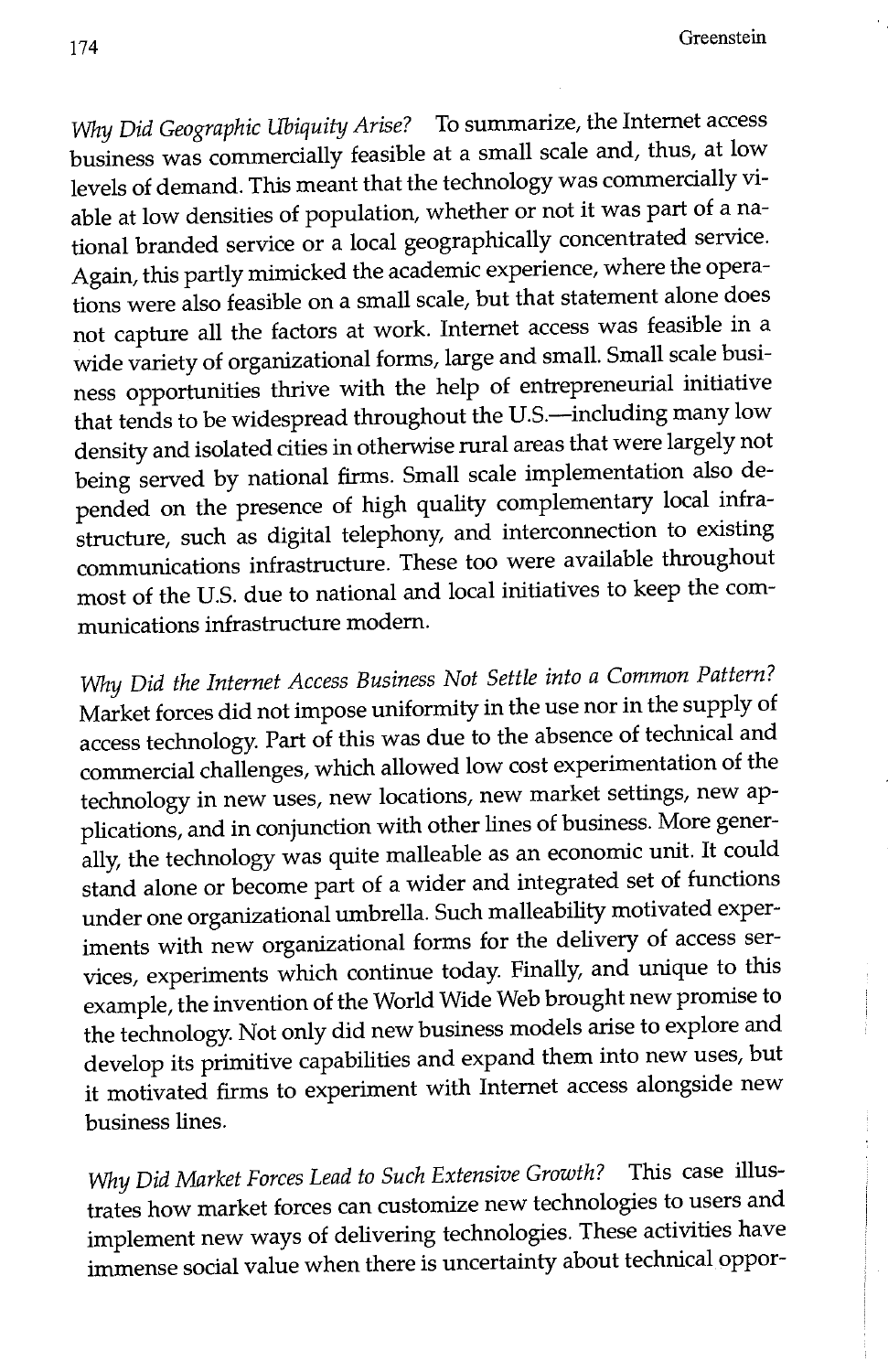tunities and complex issues associated with implementation. In addition, as the literature on general purpose technology would put it, coinvention problems are best situated with those who face them. In this case, those actors were ISPs who knew about the unique features of the user, the location, or the application. More generally, commercialization transferred development into an arena where decentralized and<br>unregulated decision making took over. This was precisely what was needed to customize Internet access technology to a wide variety of locations, circumstances, and users. Removing the Internet from the exclusive domain of NSF administrators and employees at research computing centers brought in a large number of potential users and suppliers, all pursuing their own vision and applying it to unique cir-<br>cumstances. In addition, it allowed private firms to try new business models, employing primitive web technologies in ways that nobody at the NSF could have imagined.

In What Sense Did the NSF Get Lucky? As it turned out, the NSF com-<br>mercialized the Internet access industry at a propitious moment, dur-<br>ing the growth of an enormous new technological opportunity, the World Wide Web. Competitive forces sorted through new uses of this opportunity in particular places, enabling some businesses to grow and unsentimentally allowing unsuccessful implementations to fade. To be sure, some of these developments were heavily shaped by nonprofit institutions, such as the World Wide Web Consortium or the Engineering Internet Task Force, but profit motives still played a prominent role. Said another way, had NSF stewardship over the Internet continued there would have been some experimentation at computing centers found at universities and government laboratories, but it would not have been possible to replicate all the exploratory activity that did arise in commercial markets.

## Disentangling the Systematic from the Merely Fortunate

While it was correct to forecast that commercial firms would restructure Internet access to suit commercial users, many users did not need such restructuring to make use of the technology. Internet access obtained widespread commercial appeal without restructuring of operations and other facets of supply. As noted, this occurred for many reasons, but two historically unique factors heavily shaped the story. First, the Internet was a demonstrably viable network prior to its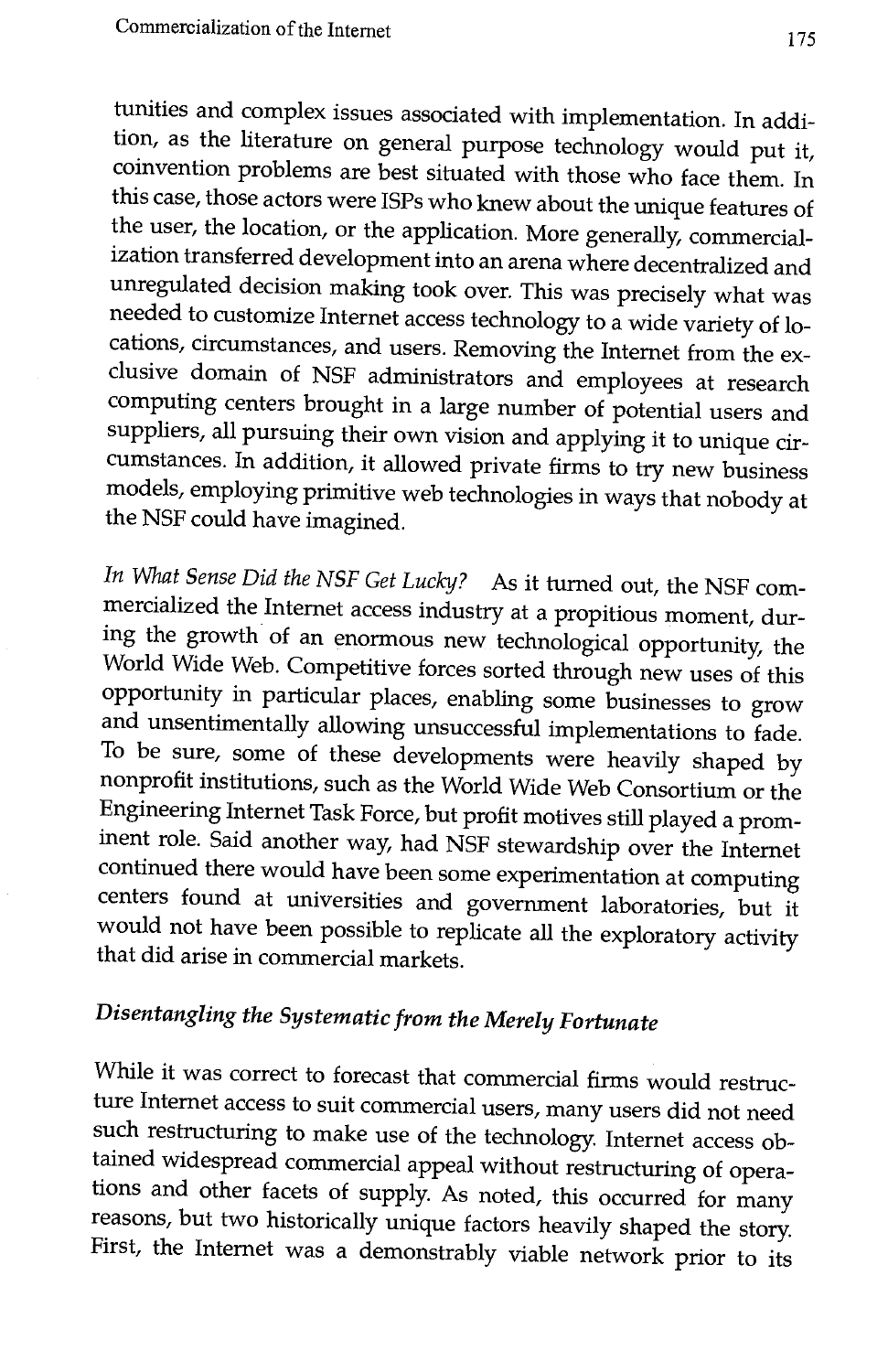commercialization, already used by many researchers, a fact that aided its migration into commercial use through incremental change. Second, the invention of the web fueled commercial growth above and beyond what probably would have happened in any event. Will broad lessons emerge in spite of these particular circumstances?

Said another way, while it is better to be lucky than right, it is always better to be both right and lucky. Would the NSF have been right if they were unlucky? What if the browser had not been invented? Would we still be lauding the NSF for pursuing policies friendly to commercialization? In that spirit, this section briefly considers two counterfactual questions: (1) Would outcomes have been similar in the absence of the browser? (2) Would outcomes have been similar in the presence of the browser, but in the absence of NSF policies friendly to commercialization?

The Importance of the Browser To answer a counterfactual question, it is important to ask: compared withwhat alternative set of events? This is difficult to answer in this instance because actual events had a certain inevitability to them. For example, consistent with its mandate as a public research institution, the University of Illinois encouraged diffusion of the browser through licensing (Cusumano and Yoffie 1998). To be sure, the Netscape browser of 1995 was a match thrown into a dry field, but parts of that field had already been set ablaze. After the University of Illinois began licensing Mosaic it was only a matter of time before the blaze became an inferno. In other words, if Netscape had not commercialized the technology somebody else would have done so soon. As another example, if Tim Berners-Lee had abandoned his project before completion, it appears that somebody else eventually would have invented something similar. Tim Berners-Lee's invention of hypertext (and then the World Wide Web) culminated decades of work associated with making computing easier to use, more networked and more visual instead of textual (Waidrop 2001).

Hence, the browser and hypertext appear to have a certain inevitability to them. In that light, the most conservative counterfactual is this: What if hypertext and the browser had been invented a few years later? Would the Internet have commercialized successfully?

The answer would appear to be yes, though events might not have been as dramatic. There are several reasons for that assessment. First, e-mail alone would have motivated considerable household adoption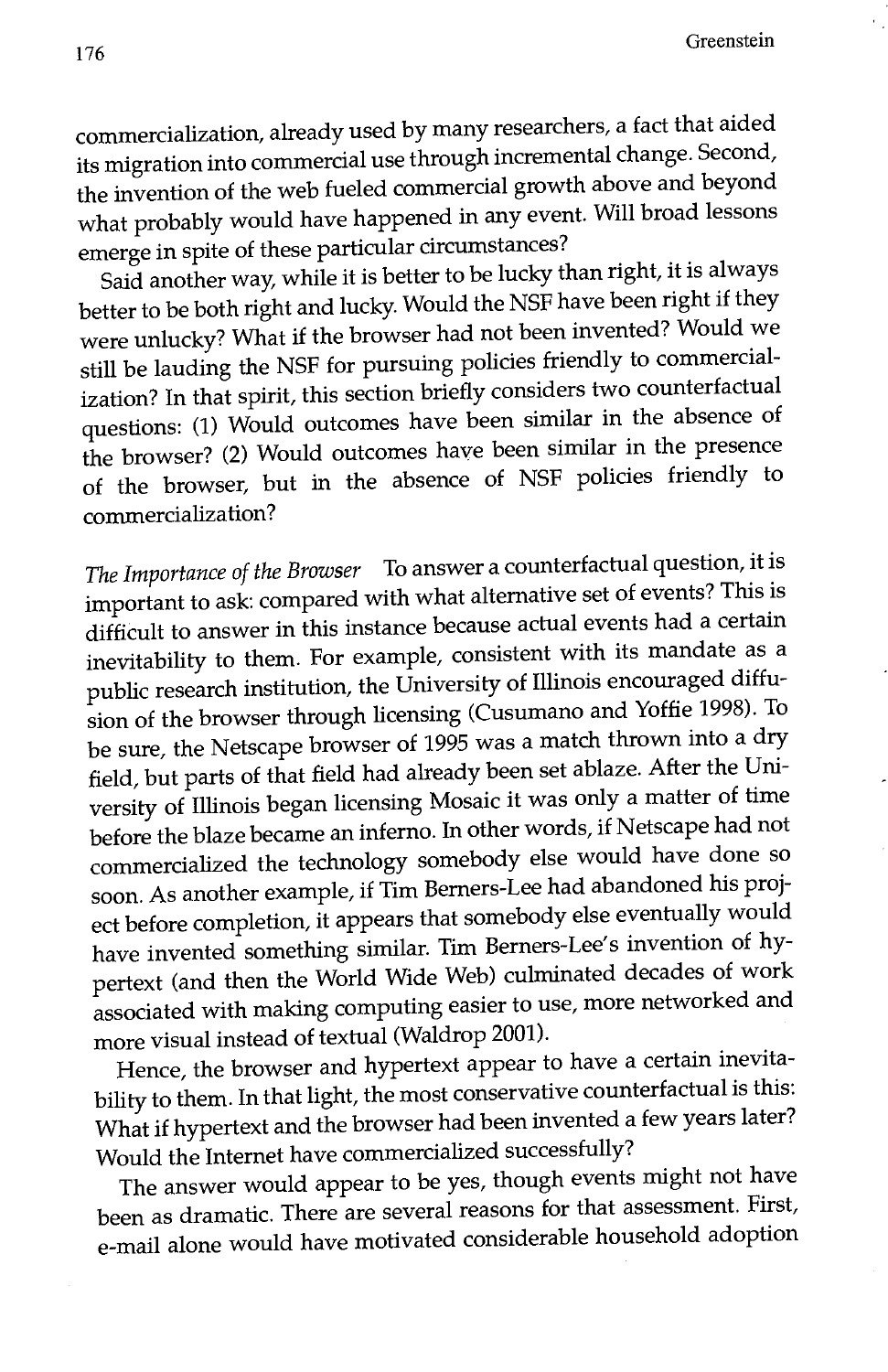of Internet access even without the browser. E-mail was among the most popular uses for the Internet in its early years, and also popular were many of the community bulletin boards, financial applications, news, and chat rooms. There were some substitutes for these activities even without the Internet, but e-mail (especially) would have been difficult to recreate in private networks on a national level and would have compelled some commercial activity. Both households and businesses found this application useful and all surveys of Internet use place it as the most popular application (Clemente 1998, Nie and Ebring 2000). While some of themore visual applications in the bulletin board industry, such as commercial pornography and probably much electronic retailing, would not have moved to the Internet without the browser, surveys such as Clemente (1998) have never shown these as anything more than a fraction of early Internet use.

On a business level it is also possible to imagine considerable demand for Internet access even in the absence of the browser. Many of the same applications just discussed, such as e-mail and news, motivated business demand. In addition, much of the online database industry would have found benefit from moving to TCP/IP based file transfer as a substitute for bulletin board based file transfers that were more cumbersome for users than a standard FTP or telnet download. With some challenges to overcome, commercial transactions that were forced into EDT-based data transfers also would have found TCP/IP technology useful. However, it would have taken considerable time to shift many other database applications into this mode, so one should not underestimate the difficulties (which were considerable even with the browser). So it is reasonable to expect the growth of TCP/IP connections within private industry even without the browser, but not at such a high rate.

Even with a later invention of the browser, many of the other institutions supporting the development of the Internet also would still have<br>been in place. The creation of the Internet Engineering Task Force would have continued to have an impact on standards development and diffusion. There might not have been anything similar to the World Wide Web Consortium, but the shareware movement would have continued, a factor that made it easier to obtain software for setting up independent ISPs. The computing industry had become sufficiently vertically disintegrated by the early 1990s to prevent any single firm from blockading diffusion of TCP/IP;8 neither IBM's proprietary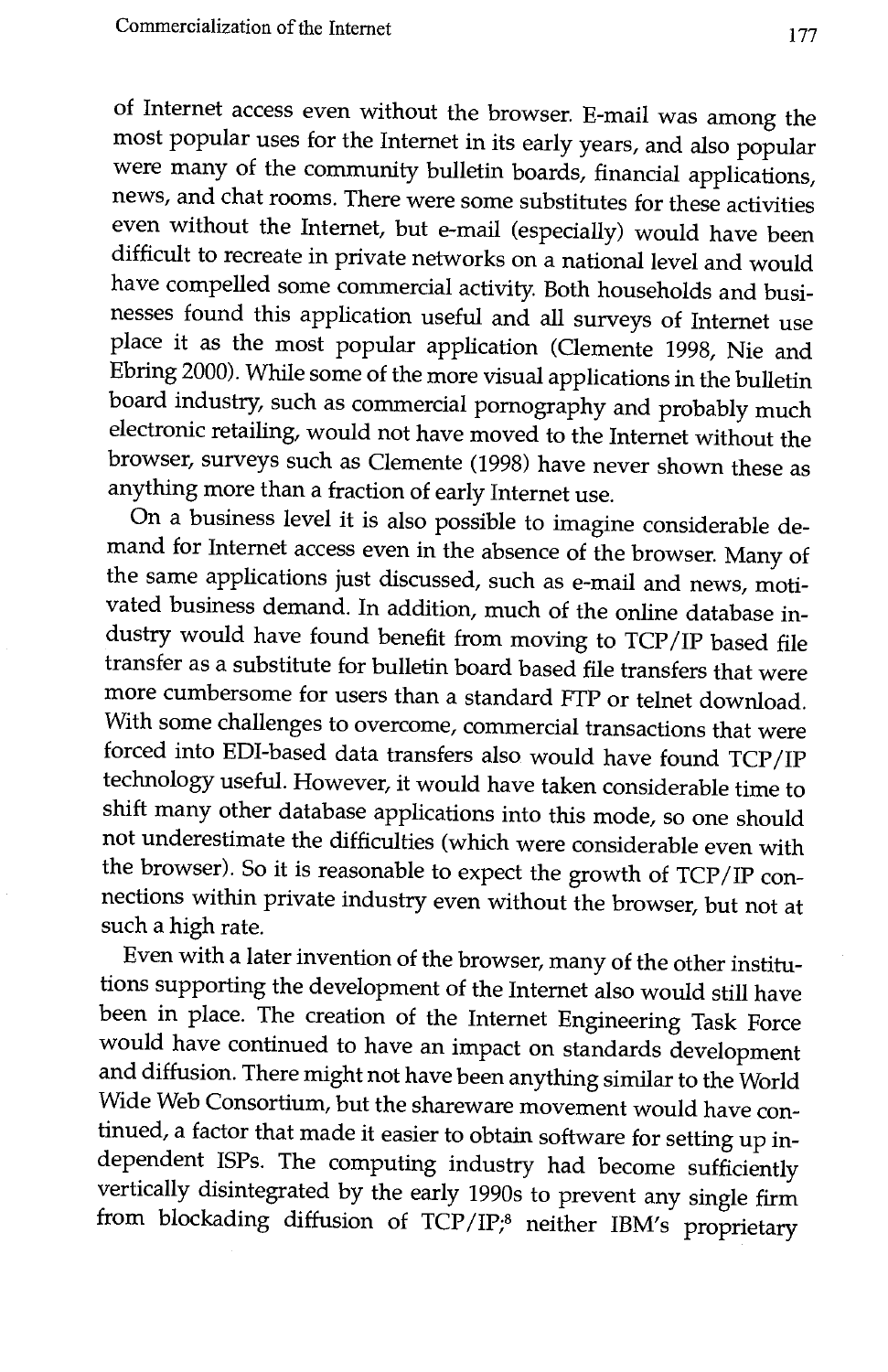networking offerings, nor DEC's, nor anyone else's could have dominated networking communications standards the way TCP/IP did once it began to commercialize

Finally, even without the browser, one would have expected some migration of online capabilities into commercial use at some level. Migration would not have been unusual by historical standards. New computing capabilities often incubate among technically sophisticated users, building up functionality over long periods of time before migrating into mainstream use (Bresnahan and Greenstein 1999). In this instance, the situation was ripe for migration. All the prototypes for text based online activity existed among sophisticated users. Moreover, the new functionality associated with Internet technologies did not require radical investments on the part of users to be commercially viable. To be sure, there was one historical novelty to the pattern of migration in this instance. Due to NSF restrictions on use, the sophisticated users of Internet access technology were primarily concentrated in research positions and at universities, a subset of sophisticated users in the computing industry. Aside from this feature, the broad pattern of incubation and migration resembles other episodes of platform and technological growth in computing.

This is not to take away credit from those who took the actions and made them happen, nor to deemphasize the importance of these events for firms, regions, and individuals. The contours of events most certainly would have played out differently if the browser had diffused later. It would have resulted in very different outcomes for particular companies, stockholders, and, arguably, regions where these companies locate. Without the browser subscription model, Internet access might have had lower adoption rates at businesses and homes, growth might not have been as explosive, and a different structure of supply might have arisen. However, it is important to recognize the broad pattern that arises irrespective of the contours of how it plays out: even without the browser Internet technology would have migrated into commercial markets and demand would arise under any scenario, motivating the industry to continue to grow to a substantial level.

The Importance of NSF Policies Government employees deliberately let the baby bird out of the nest, encouraging its flight. NSF's policies enabled the entrepreneurial initiatives of commercial firms to influence migration of the technology. That said, migration of technology out of the research community into mainstream commercial markets might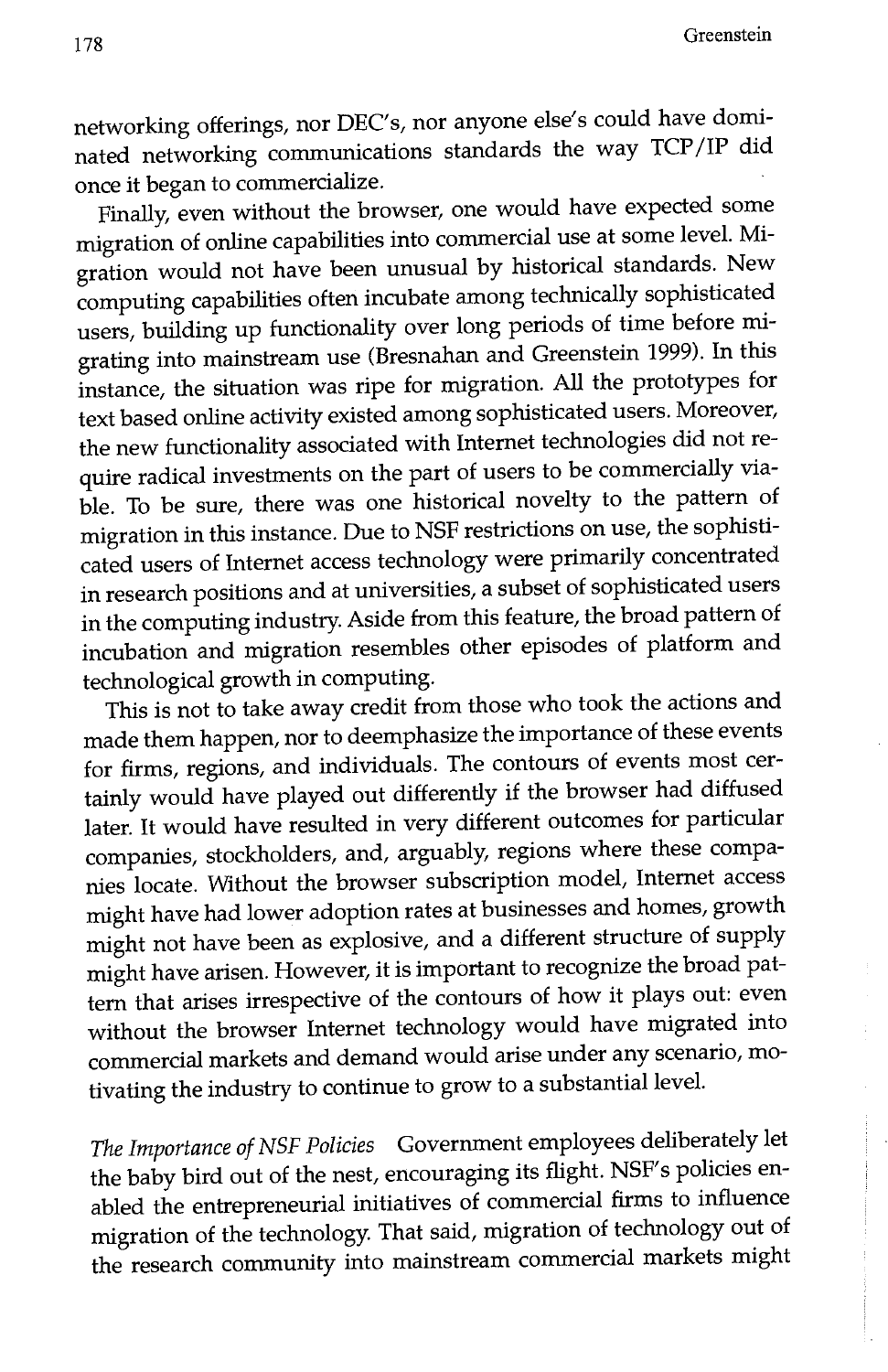have happened under many government policies. So the question arises: Which government policies were critical? In light of later market events, the facet of NSF activities to highlight are those policies that did not turn exclusive use of the Internet into an idiosyncratic technology during its incubation.

There were many senses in which Internet technology was not isolated during its incubation. For example, after the NSF created the NSFNET in the mid 1980s there were no attempts to exclude researchers who had only mild research justifications for using the Internet, a policy decision that dated back to conflicts that arose when DARPA managed the precursor to the Internet. The diffusion of TCP/IP in the late 1980s further facilitated those goals, as it was an easy standard to use in virtually any computing network. The NSF also did not isolate the Internet from mainstream computing use or vendor supply, making contracts with firms such as IBM and MCI for operations, effectively subsidizing computing facilities at research facilities which did the same. In addition, the NSF developed and subsidized growth of the Internet at many locations, adopting a decentralized set of regional networks for its operation. This structure later facilitated private financing of Internet operations and further decentralization of investment decisions by organizations with commercial orientation.

It is possible to view other events in the late 1980s and early 1990s in<br>a similar light. For one, NSF contracted with third parties, such as MERIT, for operations. These types of contracts prevented the network<br>technology from being distant from mainstream engineering and technical standards. NSF permitted interconnection with private data communication firms, such as IJUNet and PSI, a spin-off from one of the regional networks, well before commercial dial-up ISPs came into existence. These contracts also established precedents. Finally, NSF did not tightly police the use restriction, especially in the regional networks.<br>Indeed, a number of staff worked toward a 1992 congressional law that officially lifted the use policy on NSFNET, providing more certainty<br>that commerce could be conducted using assets that might have appeared (to a court) to be previously owned by the federal government.

Finally, it is important to note the absence of a particularly common error in large infrastructure development, the attitude of build it and they will come. That is, researchers and developers operating under government subsidies tend to fulfill their own vision of what to do with the technology instead of a user's. The NSF's actions effectively prevented this attitude from overwhelming development. As it turned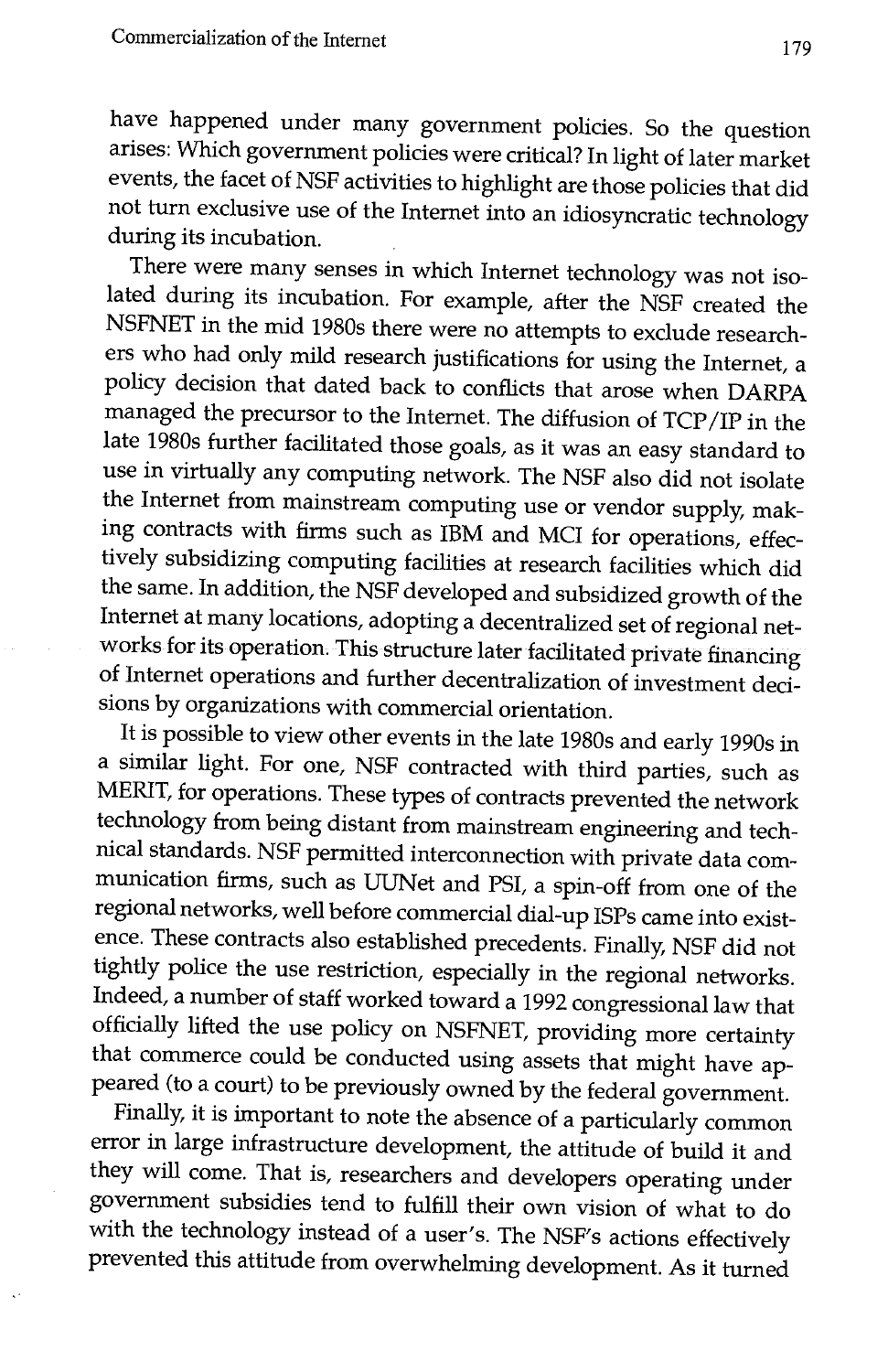out, the immediate use of Internet technology within academic research centers tended to put things to use quickly. It allowed researchers to find out what worked and why. Hence, some user desires influenced system design, operation, and growth-even prior to the emergence of organizations that have a commercial orientation and a direct incentive to take account of those desires.<sup>9</sup>

In summary, commercialization of government managed technology can fail because there is no incentive to anticipate technical, commercial, or structure challenges that may arise later in commercial markets. Since this failure can happen for a variety of reasons, it is not possible to point to any single NSF action as the policy that prevented such a failure or, alternatively, acted as the catalyst for commercialization. It is, however, accurate to say that the sum total of NSF's actions did not let exclusive use by researchers impose an irreversible idiosyncratic stamp on the Internet during formative periods of incubation. These policies did not generate an isolated technology nor foster creation of a nonmalleable operation around it. Instead, NSF incubated technology with features that could adapt to the demands of users who would later be in the majority. This is the broad goal worth emulating in policies for commercializing government managed technologies.

### Challenges for the Near Future

The diffusion of broadband access, the widely forecast future for this industry, seems to be taking on a more typical pattern for new technology, where technical and commercial constraints shape the pattern of diffusion. It is unclear what the lowest cost method for the delivery of broadband services will be. It is also unclear what type of services will motivate mass adoption of costly high speed access to the home. There are technical limitations to retrofitting old cable systems and with developing DSL technology over long distances. It is unclear how many people will be willing to pay for such high speed services. These uncertainties cloud all forecasts. However, unlike in the past, there will not be 2 decades of incubation of broadband technology by only government sponsored researchers. Hence, there is no reason to anticipate anything like the speed of diffusion found in the dial-up market, nor take for granted that ubiquity will arise as easily (for more, see, e.g., Weinberg 1999, or Werbach 1997).

This observation would seem, at first blush, to suggest that this history sheds little light on the future-that past and future challenges are too unique to their time for comparison. However, that conclusion is a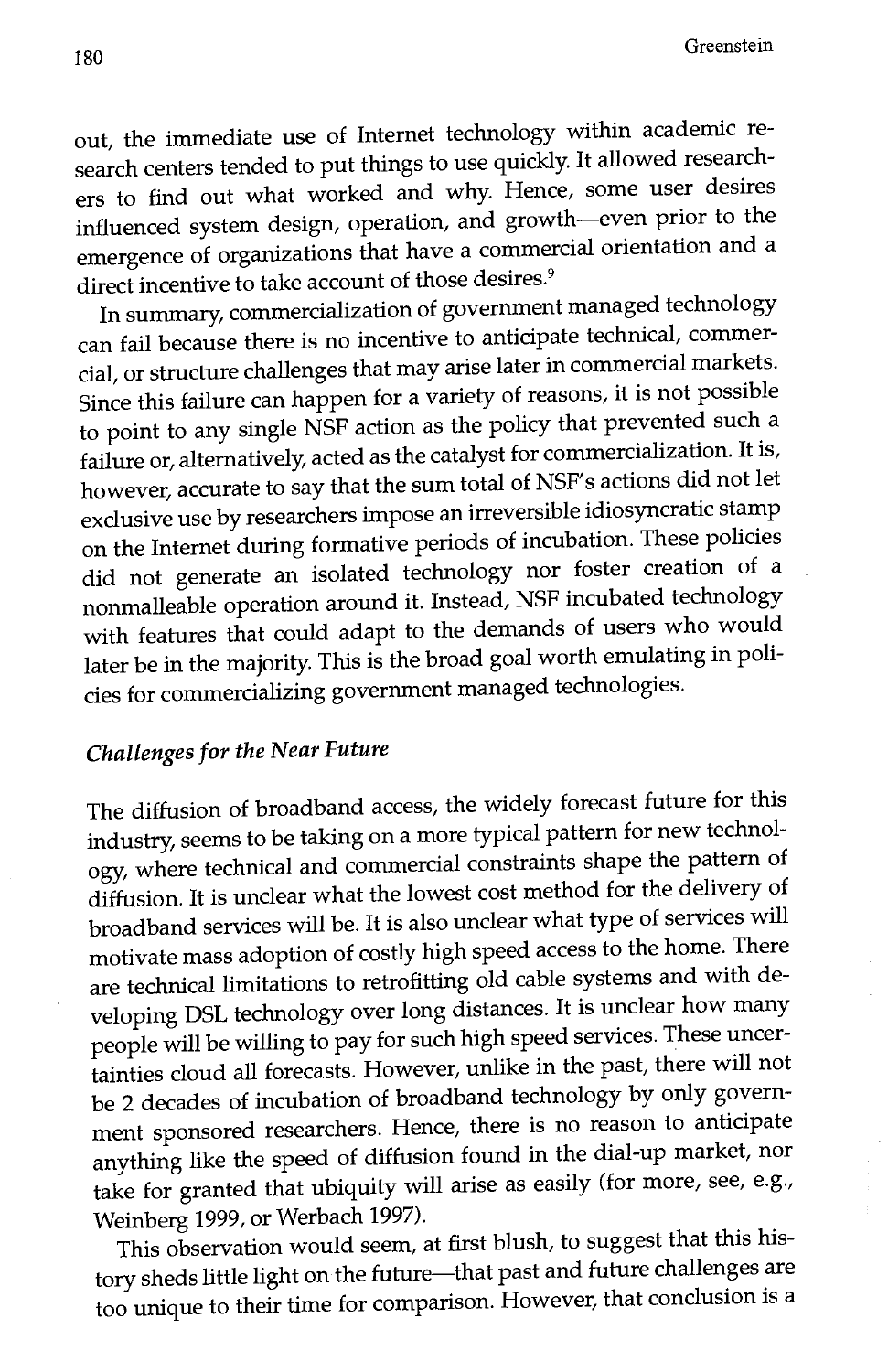bit hasty. Looking forward in the ISP industry, it is possible to identify some technical, commercial, and structural challenges that resemble those of the past and that will alter the contours of behavior and outcomes. I will discuss some of these, cognizant that restructuring is still taking place and changing sufficiently fast, so that any discussion runs the risk of becoming obsolete as soon as it is written.

Lesson 1: The Past Does Offer Guidance for Understanding Patterns of Restructuring The names of the firms may change and so too may the specifics of the strategies, but the absence of uniformity in the development of Internet access business models should persist into the future. New applications for web technology are still under development be-<br>cause the technology has potential beyond its present implementations. Not all local markets will experience the same type of competitive choices in access, nor should they. Not all vendors will see the same opportunities and these differences arise for sound economic reasons. Users with more experience still adopt applications closer to the frontier, while users with less experience still demand more refined applications. Web technology enables these differences to manifest innew directions and it is not obvious which implementation will succeed with either type of user. In other words, most of the economic fun-<br>damentals leading to structural challenges have not disappeared; hence, experimentation with new business models will probably continue.

Lesson 2: The Subscription Model of Internet Access Will Continue to Change Commercial markets inherited an organizational form from their academic ancestors, modifying it slightly for initial use. There is no reason to presume that it will maintain the same operational structure under competitive pressure. Indeed, it is presently under competition from a variety of alternate business models which use dial-up access to subsidize another activity. There are already hints of these potential changes as some ISPs charge very little for access and make up for the lost revenue with other services, such as networking, hosting, or web design. AOL has successfully combined access with its walled garden of content and AT&T appears intent on pursuing a unique approach of combining content and access. Other recent innovative firms include Netzero.com, which is the most successful to date of many firms that have tried to provide access for free and garner revenue through sales of advertising. There are also many other such experiments altering the explicit definition of basic service, embedding it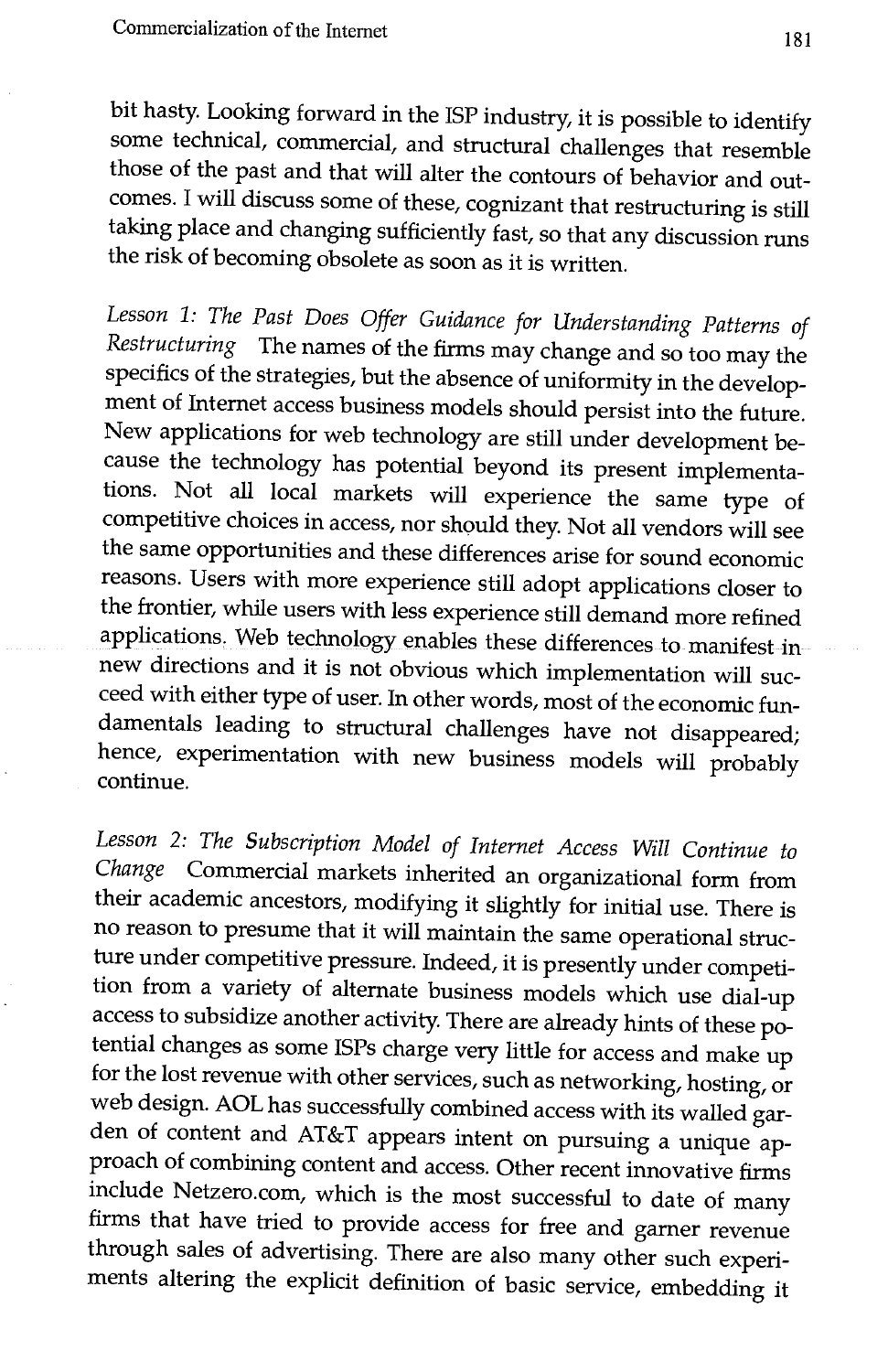with more than e-mail, but also with games, streaming, linking, and so on, that has the effect of changing the pricing structure too. It is not crazy to predict that access, by itself, could become absorbed into a bundle of many other complementary commercial services, slowly fading as the standalone service that existed in the academic domain.

Lesson 3: The Economics of Internet Diffusion Lie Behind Much of the Digital Divide Internet access diffused more easily to some users and in some locations. The margin between adoption and nonadoption has become popularly known as the digital divide. If some of these outcomes are understood as temporary results of a young diffusion process, then many of the differences between those with virtual experience and those without can be framed as the byproduct of the economic factors shaping this diffusion episode. Within business the important factors influencing adoption are the density of the location of the business, the availability of basic computer support services nearby, and a firm's previous investment in IT. At the home the important determinants are availability (which is influenced by density) as well as the same factors behind the diffusion of PCs: age, education, and income especially, and also race for some income levels. It follows, therefore, that policies aimed at digital divide issues, such as the E-rate program, should not address those factors which are only temporary and will resolve themselves through market forces without government intervention. Instead, government programs should target factors that are likely to be more durable over time and that lead to division in adoption behavior; such as density of location, income, education, and race.

Lesson 4: Geographic Pervasiveness Introduces New Economic Considerations There is one additional reason to expect the typical business model to remain unsettled. Geographic pervasiveness has entered into calculations today and it was not a relevant consideration at the outset of commercialization. The pervasiveness of the Internet across the country (and the developed world) changes the economic incentives to build applications on top of the backbone, and alters the learning process associated with its commercial development. All ISPs now depend on each other at a daily level in terms of their network security, reliability, and some dimensions of performance. Many new applications-e.g., virtual private networking, voice telephony over long distances, multiuser conferencing, some forms of instant messaging, and gaming-require coordinating quality of services across providers.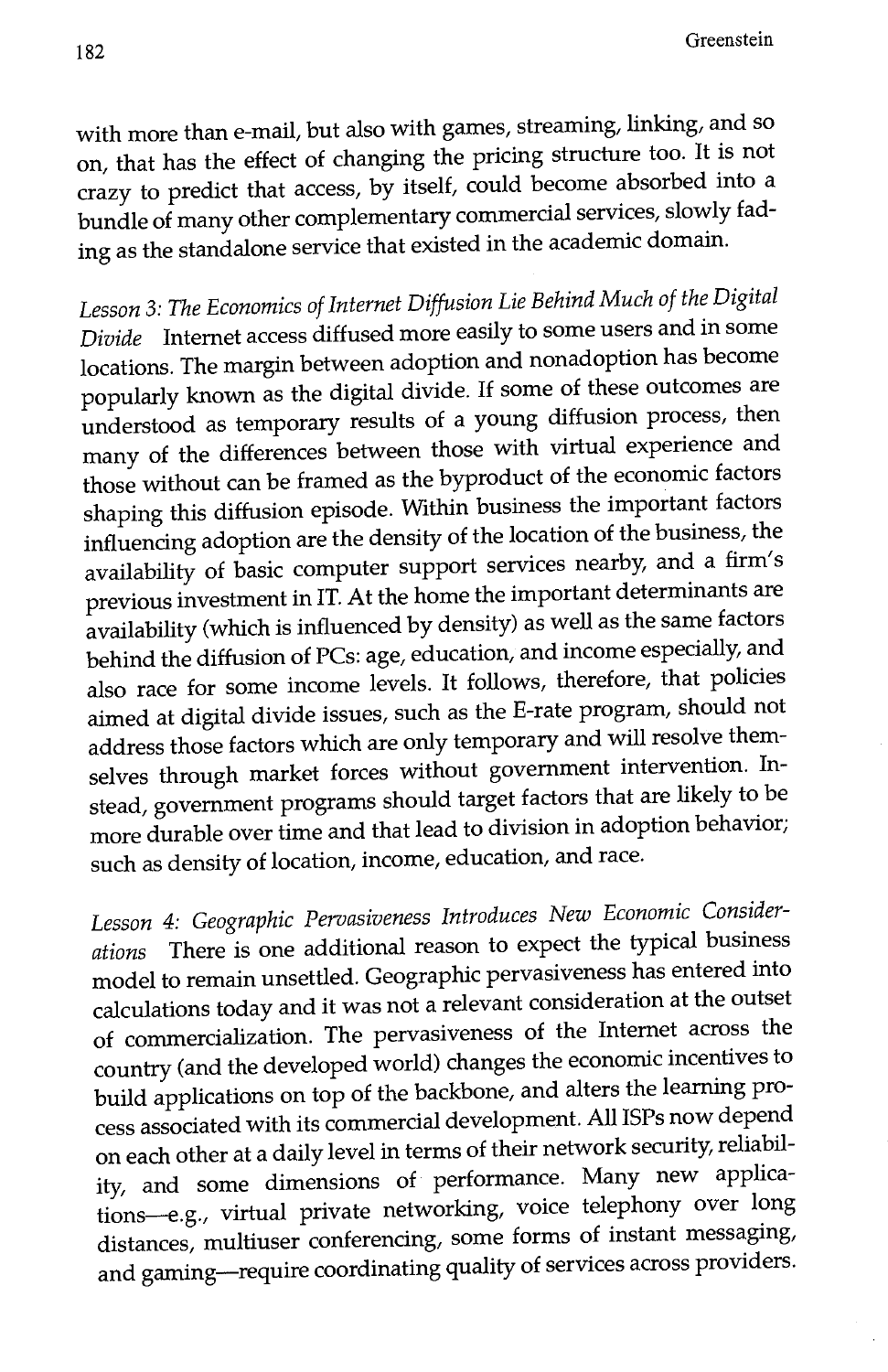It is still unclear whether new business models are needed to take ad-<br>vantage of applications that presume geographic pervasiveness. If so, firms with national backbones and assets will have a commercial advantage. Pervasiveness also changes the activities below the backbone in the vertical chain. It has altered the scale of the market for supplying goods and services to the access industry, altering the incentives of upstream suppliers, equipment manufacturers, or middleware software providers, to bring out new services and inventive designs for the entire network. This factor was also not present in the academic network and it is unclear how it will influence the structure of the industry moving forward.

Lesson 5: Is There a Need for New Communications Policy for the New Millennium? Until recently, the place of technical change in most communications services was presumed to be slow and easily monitored from centralized administrative agencies at the state and federal level. It is well-known that such a presumption is dated, but it is unclear what conceptual paradigm should replace it. This paper illustrated how vexing the scope of the problem will be. In this instance, ISPs addressed a variety of commercial and structural challenges with little government interference, but under considerable technical and commercial uncertainty. This occurred because many legacy regulatory decisions had previously specified how commercial firms transact with the regulated public switch network. These legacy institutions acted in society's interest in this instance, fostering experimentation in technically intensive activities, enabling decentralized decision making to shape commercial restructuring in specific places and time periods. To put it simply, it was in society's interest to enhance the variety of approaches to new commercial opportunities and the existing set of regulations did just that. However, going forward it is unclear whether these legacy institutions are still appropriate for other basic staples of communications policies, such as whether a merger is in the public interest, whether incumbent cable firms should be mandated to provide open access, whether communications infrastructure should be subsidized in underserved areas, and whether Internet services should be classified as a special exemption, immune from taxation and other fiscal expenses. Hence, this industry is entering an era where market events and unceasing restructuring will place considerable tension on long-starding legal foundations and slow regulatory rule making procedures.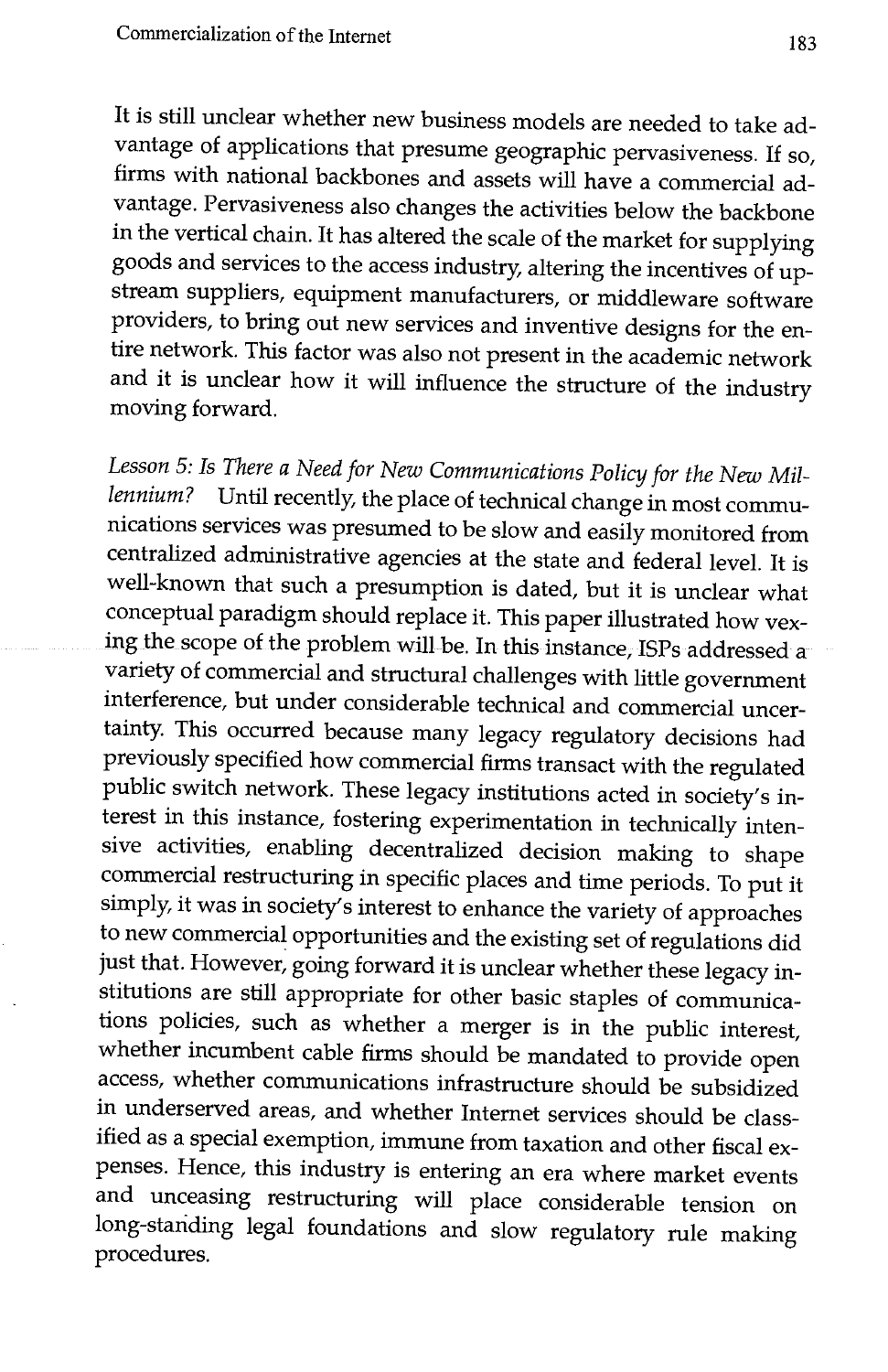#### Notes

For the NBER program on Innovation Policy and the Economy. Associate Professor, Northwestern University and Research Associate, NBER. This paper cites liberally from research supported by the Council on Library Resources, the Kellogg Graduate School and the National Science Foundation. The author thanks Angelique Augereau, Oded Bizan, Tim Bresnahan, Barbara Dooley, Chris Forman, Amy Friedlander, Avi Goldfarb, Brian Kahin, Mort Rahimi, Scott Stern, Mitchell Waldrop and many seminar participants for comments. I am particularly grateful to Zvi Griliches who encouraged this research when it was at a formative stage. All remaining errors are mine alone.

The literature on general purpose technologies (Bresnahan and Trajtenberg 1995, Helpman 1998) also helps frame these themes by highlighting the role of coinvention, defined as the complementary inventions which make advances in general purpose technologies valuable for particular organizations in particular places at particular points in time.

For example, see studies of the supersonic transport (Cohen and Noll 1990), nuclear power (Cowan 1988), air frames (Mowery and Rosenberg 1992) and the early history of computing (Flamm 1989, Katz and Phillips 1982), among many such examples.

If anything, regulatory decisions for reciprocal compensation of competitive location exchange providers (CLECs) encouraged CLEC entry, which also partly encouraged ISP entry through interconnection with CLECs. Though important to incumbent local exchange carriers, however, one should not exaggerate this too much. The scale of this phenomenon grew tremendously in the late 1990s, but ISP entry started well before then. Moreover, since CLEC entry was primarily concentrated in dense urban areas, much of this effect was felt in urban areas, which would have experienced a great deal of ISP entry even without this implicit subsidy to CLECs.

For further documentation of these methods, see Downes and Greenstein 1999 or Greenstein 1999. The fall 1996 data covers over 14,000 phone numbers for over 3,200 ISPs. The fall 1998 data covers over 65,000 phone numbers for just under 6,000 ISPs.

5. Some ISPs have told me in interviews that this growth was initially in response to customer requests for local phone numbers for accessing networks (e-mail mostly at first) when these customers traveled outside their primary area. More recently, it is also common to have ISPs discuss the possibility of developing a large customer base for purposes of selling the base to a high bidder in some future industry consolidation.

6. Speed is the sole dimension for differentiating between frontier and basic access. This is a practical choice. There are a number of other access technologies just now becoming viable that are slow but technically difficult, such as wireless access. Only a small number of firms in this data offer these services and these firms also offer high speed access.

One of the most difficult phrases to classify was general "consulting." The vast majority of consulting activity is accounted for by the present classification methods as one of these three complementary activities, networking, hosting, and web design.

The direction of commercial events also would have continued to take the same directions. Important among them was the final dissolution of the working relationship between IBM and Microsoft, as well as the final triumph of Ethernet-based standards within the majority of networking equipment for LAN5.

One might ask why NSF adopted these policies when they did and whether their consequences were anticipated. That is a longer story and beyond the scope of this paper,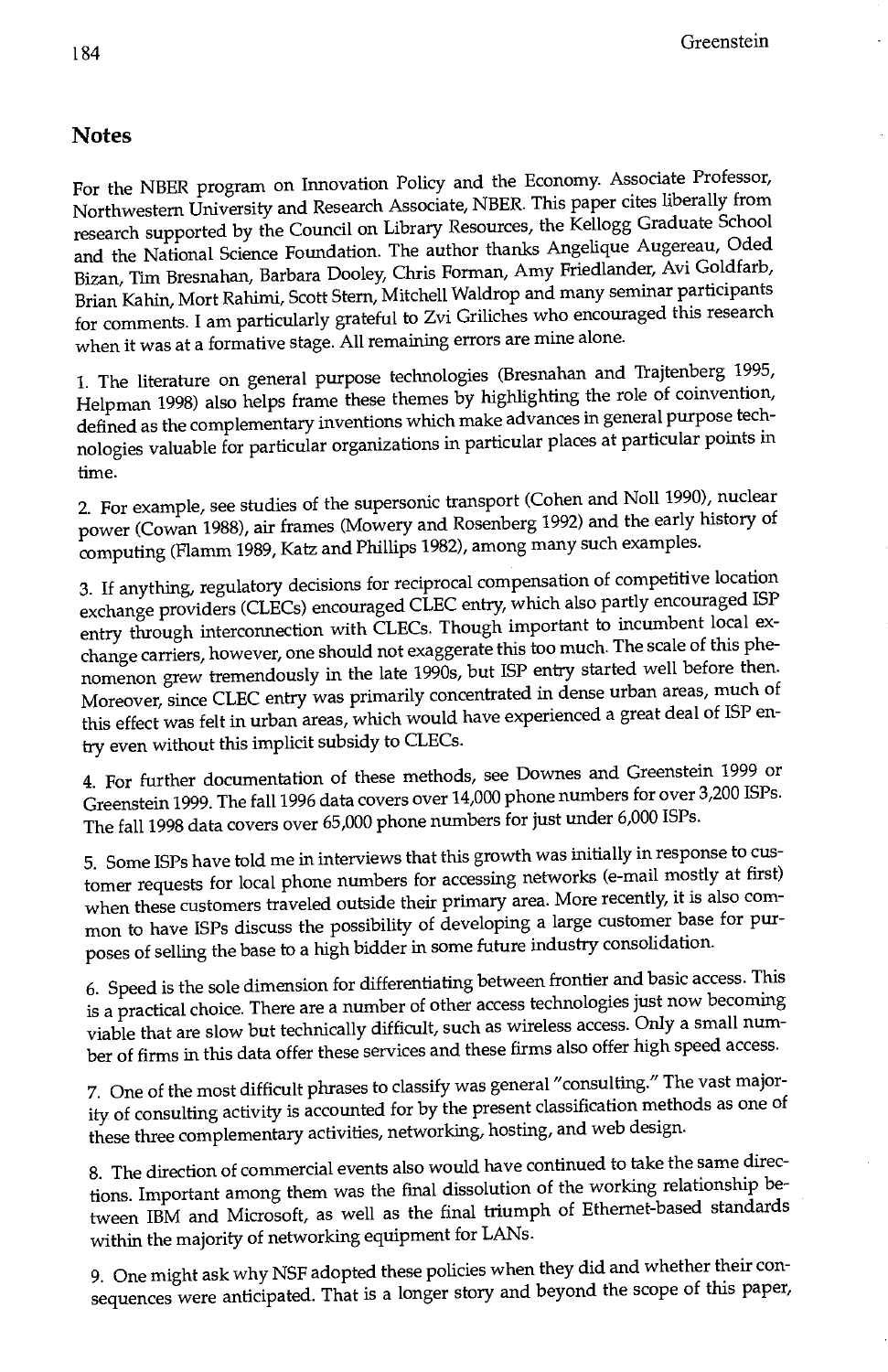which was simply to highlight those which were useful in light of later events. The account of Waldrop (2001), for example, begins that evaluation by arguing that NSF was making virtue out of necessity. He argues that ther NSF, whose budget was periodically realigned by the whims and fads of political fashion. There also was no expectation that NSF could or would fund decades worth of large scale data communications research on the scale that DARPA had done. Hence, it was believed that a sustainable network would necessarily require private partnership on some level and, eventually, private financing.

#### References

Augereau, Angelique, and Shane Greenstein. 1999. "The Need for Speed in Emerging<br>Communications Markets: Upgrades to Advanced Technology at Internet Service Pro-<br>viders." Available at http://www.kellogg.nwu.edu/faculty/gre viders." Available at http://www.kellogg.nwu.edu/faculty/greenstein/images/ research.html.

Boardwatch Magazine. 1996-1998. Directory of Internet Service Providers. Littleton, CO.

Bresnahan, Timothy, and Shane Greenstein. 1999. "Technological Competition and the Structure of the Computing Industry." Journal of Industrial Economics 47:1-40.

Bresnahan, Timothy, and Manuel Trajtenberg. 1995. "General Purpose Technologies:<br>Engines of Growth?" Journal of Econometrics 65:83-108.

Clemente, Peter C. 1998. The State of the Net: The New Frontier. New York: McGraw-Hill.

Cohen, Linda, and Roger Noll. 1990. The Technology Pork Barrel. Washington, DC: Brookings Institution.

Cowan, Robin. 1988. Nuclear Power Reactors: A Study in Technological Lock-in, Working Pa-<br>per no. 88-33, C.V. Starr Center for Applied Economics, New York University, New York.

Cusumano, Michael, and David Yoffie. 1998. Competing on Internet Time, Lessons from Netscape and Its Battle With Microsoft. New York: The Free Press.

Demsetz, Harold. 1988. "The Theory of the Firm Revisited." Journal of Law, Economics, and Organization 4:159-178.

Downes, Tom, and Shane Greenstein. 1998. "Do Commercial ISPs Provide Universal Access?" in Sharon Gillett and Ingo Vogelsang, eds., Competition, Regulation and Convergence: Selected Papers from the 1998 Telecommunications Policy Research Conference. Mahwah, NJ:<br>Lawrence Erlbaum Associates.

Flamm, Kenneth. 1989. Targeting the Computer, Government Support and International Com-<br>petition. Washington, DC: Brookings Institute.

Greenstein, Shane. 1999. "Building and Developing the Virtual World: The Commercial Internet Access Market." Available at http://www.kellogg.nwu.edu/faculty/<br>greenstein.

Griliches, Zvi. 1957. "Hybrid Corn: An Exploration in the Economics of Technological Change." Econometrica 25:501-22.

Helpman, Elhanan. 1998. General Purpose Technologies and Economic Growth. Cambridge, MA: MIT Press.